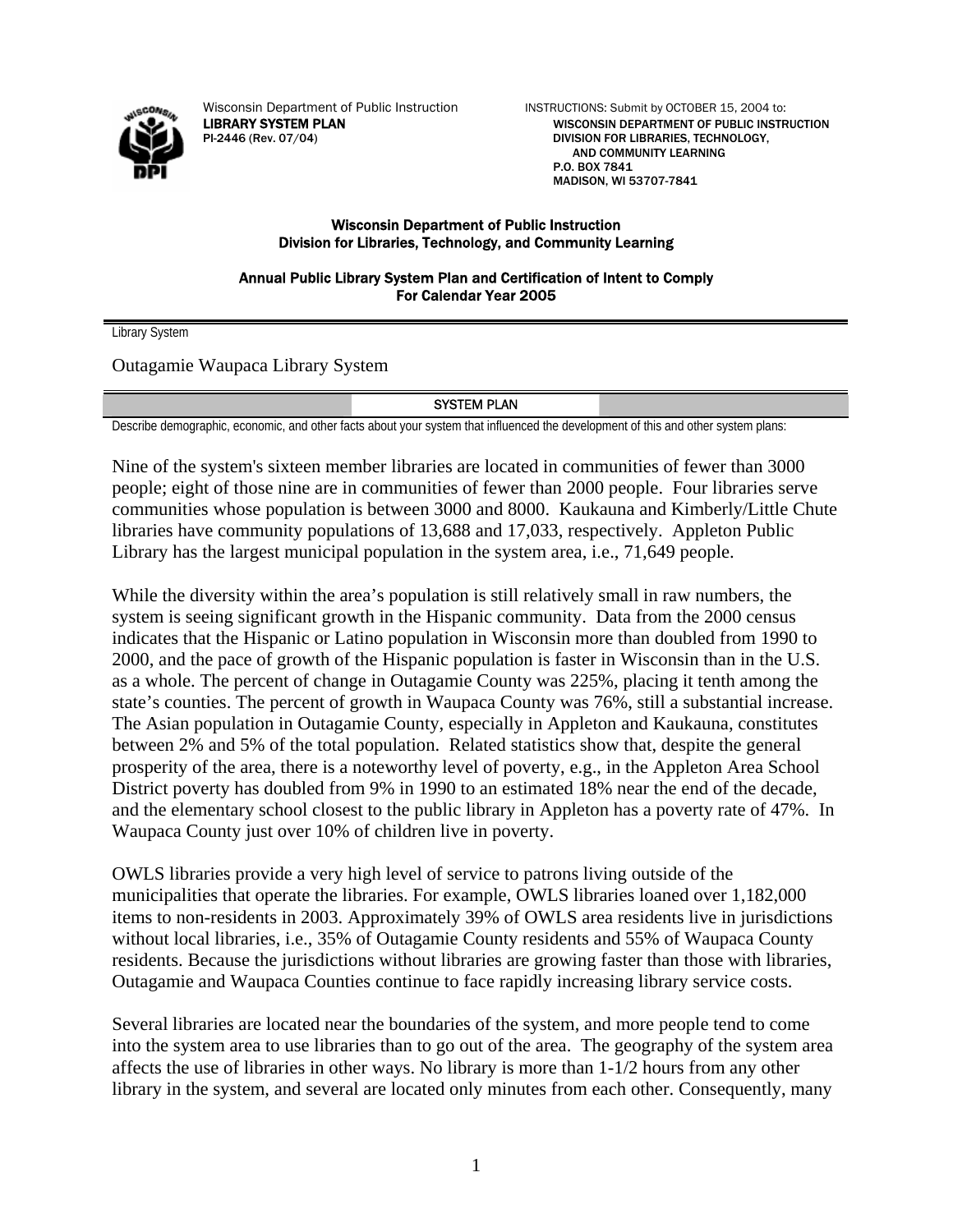residents of the system area use more than one library. A significant amount of crossover borrowing takes place in the system (c. 148,000 circulations in 2003).

OWLS is one of the smaller of the seventeen systems in Wisconsin. In 2003, OWLS ranked eleventh in total population and twelfth in state aid received. More than half of the systems include more counties than OWLS. The table below compares composite measures from OWLS and its member libraries with those of other systems.

|                                              | <b>OWLS</b>     |                 |            |                         | <b>Statewide</b> |
|----------------------------------------------|-----------------|-----------------|------------|-------------------------|------------------|
| <b>Measure</b>                               | <b>Raw Data</b> | Rank            | Per Capita | Rank                    | Per Capita       |
| <b>Total Service Population</b>              | 230,601         | 11              |            |                         |                  |
| Square Footage of Library Space              | 196,844         | 11              | 0.85       | $\overline{7}$          | 0.84             |
|                                              |                 |                 |            |                         |                  |
| Annual Hours Open                            | 41,767          | $\overline{12}$ | 0.18       | 11                      | 0.19             |
| <b>Book Volumes Added</b>                    | 58,596          | 11              | 0.25       | 8                       | 0.26             |
| <b>Book Titles Added</b>                     | 39,328          | $\overline{10}$ | 0.17       | $\overline{11}$         | 0.17             |
| <b>Book Volumes Owned</b>                    | 742,377         | 11              | 3.22       | 13                      | 3.49             |
| Audio Materials (per 1,000 pop.)             | 37,096          | 11              | 160.87     | 13                      | 181.64           |
| Video Materials (per 1,000 pop.)             | 50,426          | 9               | 218.67     | $\overline{7}$          | 204.80           |
| Circulation                                  | 2,535,402       | 8               | 10.99      | $\,6$                   | 9.97             |
| Interlibrary Items Loaned                    | 213,505         | 4               | 0.93       | $\overline{\mathbf{4}}$ | 0.63             |
| Interlibrary Items Borrowed                  | 184,550         | 5               | 0.80       | $\overline{3}$          | 0.69             |
| <b>Reference Transactions</b>                | 250,201         | $\overline{7}$  | 1.08       | $\overline{3}$          | 0.90             |
| <b>Library Visits</b>                        | 1,418,190       | 9               | 6.15       | $\overline{5}$          | 5.69             |
| Library Program Attendance                   | 85,322          | $\overline{7}$  | 0.37       | 3                       | 0.27             |
|                                              |                 |                 |            |                         |                  |
| <b>Total Library Income (All Sources)</b>    | \$8,979,967     | 11              | \$38.94    | 8                       | \$37.81          |
| <b>Personnel Expenditures</b>                | \$5,856,208     | 9               | \$25.40    | 8                       | \$24.02          |
| Materials Expenditures - Print               | \$722,676       | 10              | \$3.13     | $\overline{7}$          | \$2.85           |
| Materials Expenditures - Audiovisual         | \$180,941       | $\overline{8}$  | \$0.78     | 6                       | \$0.74           |
| Materials Expenditures - Total               | \$1,028,658     | 10              | \$4.46     | 8                       | \$4.43           |
| <b>Total Operating Expenditures</b>          | \$8,372,266     | 10              | \$36.31    | 8                       | \$34.57          |
|                                              |                 |                 |            |                         |                  |
| Staff FTE - MLS Librarians (per 1,000 pop.)  | 26.55           | 9               | 0.12       | 9                       | 0.12             |
| Total Staff FTE (per 1,000 pop.)             | 139.50          | 10              | 0.60       | 8                       | 0.58             |
| <b>Total Non-Resident Circulation</b>        | 1,182,712       | 6               | 5.13       | 1                       | 3.31             |
| County N-R Circ. - Patrons with Libraries    | 134,541         | $\overline{8}$  | .58        | 8                       | .80              |
| County N-R Circ. - Patrons without Libs.     | 761,852         | 6               | 3.30       | $\overline{2}$          | 1.95             |
| <b>Total County Non-Resident Circulation</b> | 896,393         | $\overline{7}$  | 3.89       | $\overline{2}$          | 2.75             |
| Intersystem N-R Circ. - Patrons with Libs.   | 100,999         | 1               | .44        | 1                       | .08              |
| Intersystem N-R Circ. - Patrons w/o Libs.    | 127,489         | $\overline{c}$  | .55        | 1                       | .13              |
| <b>Intersystem Non-Resident Circulation</b>  | 228,488         | 1               | 0.99       | 1                       | 0.23             |

**Comparison of Selected Composite Measures from 2003 Wisconsin Library Service Record**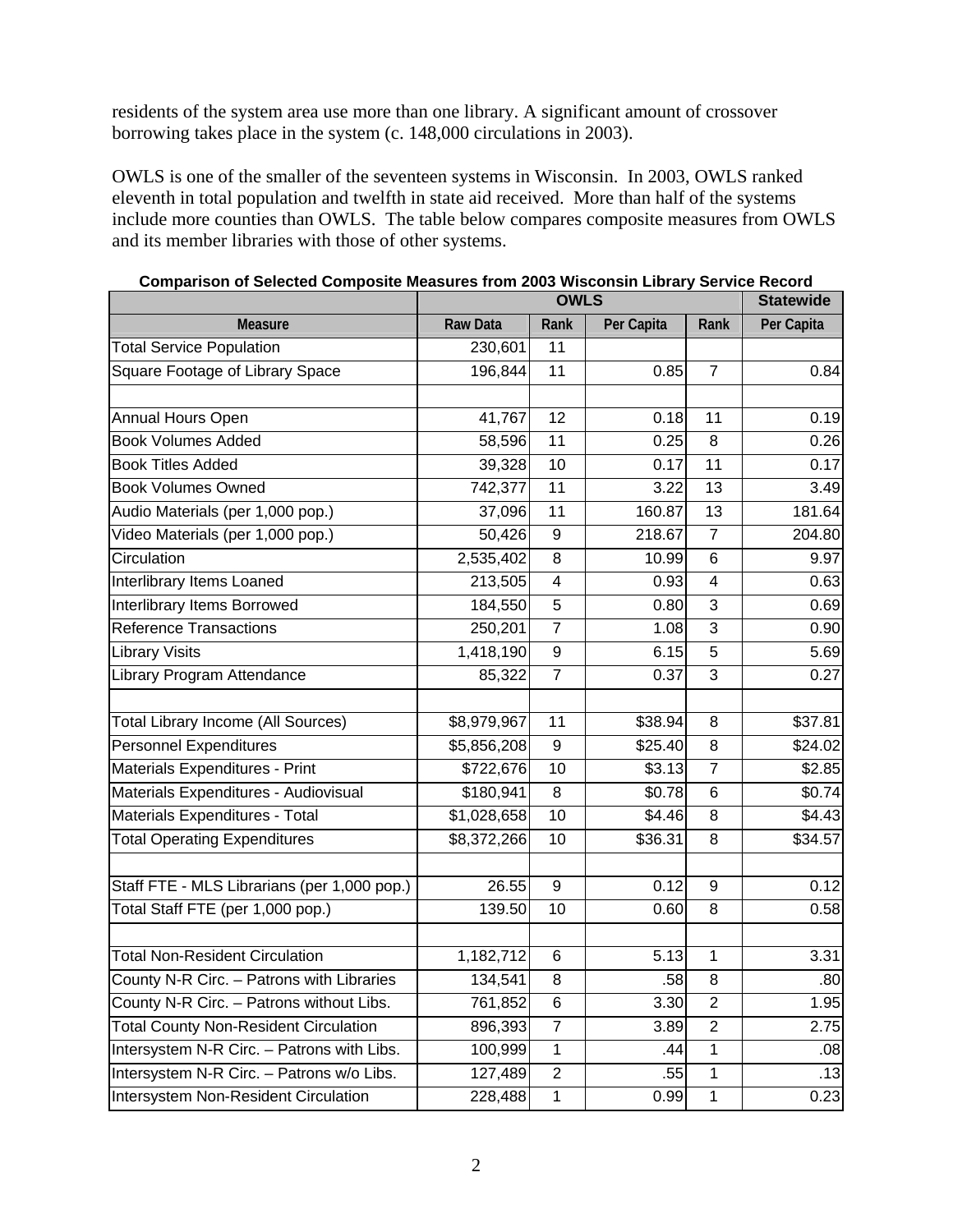Predictably, the system ranks near its population ranking  $(11<sup>th</sup>)$  on the raw data for a number of measures. Adjusting for population, the system generally ranks higher when per capita measures are compared. Several of the measures are striking, particularly those related to the use of system libraries by non-residents. On a per capita basis, OWLS libraries lend more items to nonresidents than do libraries in any other system, and circulation to county residents living outside of communities with libraries is second highest in the state. OWLS libraries provide significantly more service to residents of other systems than libraries in any other system. In fact, OWLS libraries provide 18% of all the intersystem non-resident circulation in the state.

OWLS libraries continue to engage in high levels of resource sharing. The number of items loaned to and borrowed from other libraries is among the highest in the state.

It is also clear that OWLS libraries experience a high volume of traffic, i.e., they have lots of people coming through their doors. The number of visits per capita is fifth highest among systems in the state, and the number of programs attended per capita is third in the state. The large number of people attending programs is a tribute to the success of the libraries' programming activities, both children's and adult programs.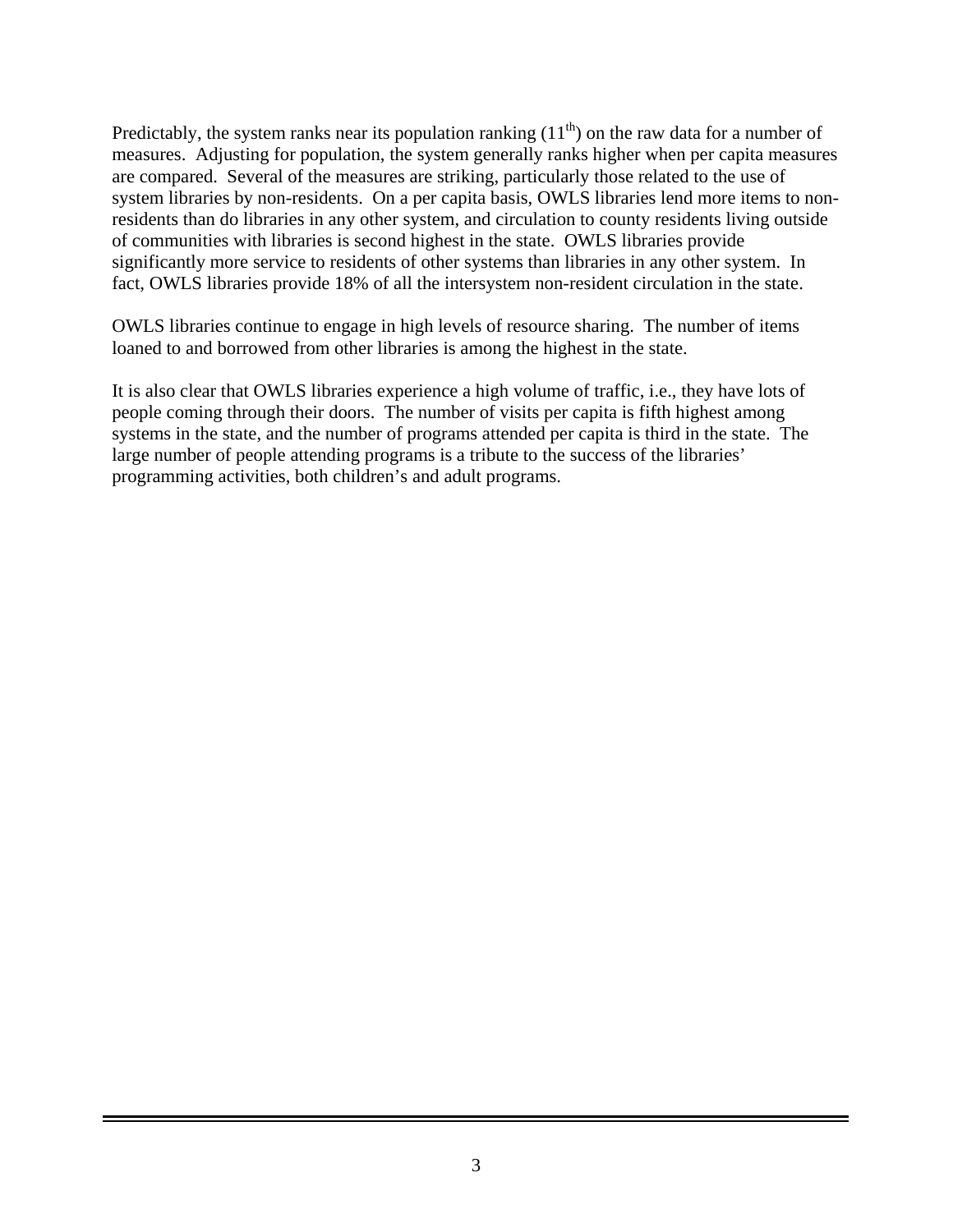### SYSTEM PLAN (continued)

Describe significant needs and problems that influenced the development of this and other system plans:

Planning for 2005 continues to be driven by the fact that in recent years funding for libraries and systems has failed to keep pace with the demand for library services. The demand for library services in the system area has reached an all-time high, and the current fiscal climate presents an extraordinarily uncertain future for libraries and systems. It is likely that the demand for services will continue to grow but significant additional funding will not be forthcoming, creating pressure for libraries and the system to "do more with less." In this environment, it is incumbent upon the system to operate as efficiently and effectively as possible.

The business at member libraries continues to grow. In 2003, systemwide circulation increased 3.9%, and the number of library visits increased by 3.2%. Several OWLS libraries have set new monthly records for circulation and library visits. In addition, most libraries report that the use of Internet computers continues to grow, and libraries continue to issue a significant number of library cards to new patrons. At the same time that library use is growing, many libraries have reported that their municipal funding will not increase in 2005.

It is also problematic that use of OWLS libraries by nonresidents is growing faster than use by local residents. Historically, Outagamie and Waupaca Counties have paid significantly less for library service than have the municipalities operating the libraries. In 2000, both counties adopted library service plans that included goals of working to reimburse municipal libraries at 100% of the



statutory funding formula. At that time, Outagamie County and Waupaca County were funding municipal libraries at 88% and 87% of the statutory funding formula. In 2004, both counties will adopt new county plans that include the goal of reimbursing libraries at 100% of the funding formula. However, because use of municipal libraries by county residents has grown faster than the counties' appropriations, 2004 funding levels have dropped to 75.8% and 79.6%, respectively, of the statutory formula. To make matters even more difficult, intersystem circulation has continued to grow, and in 2003 OWLS libraries had more intersystem circulation (228,488 items loaned) than libraries in any other system in the state.

OWLS continues to experience an increasing demand for its services from member libraries. The needs of member libraries have led OWLS to develop a very strong professional staff, but there is much for them to do. In addition to the demand for consulting, training, troubleshooting,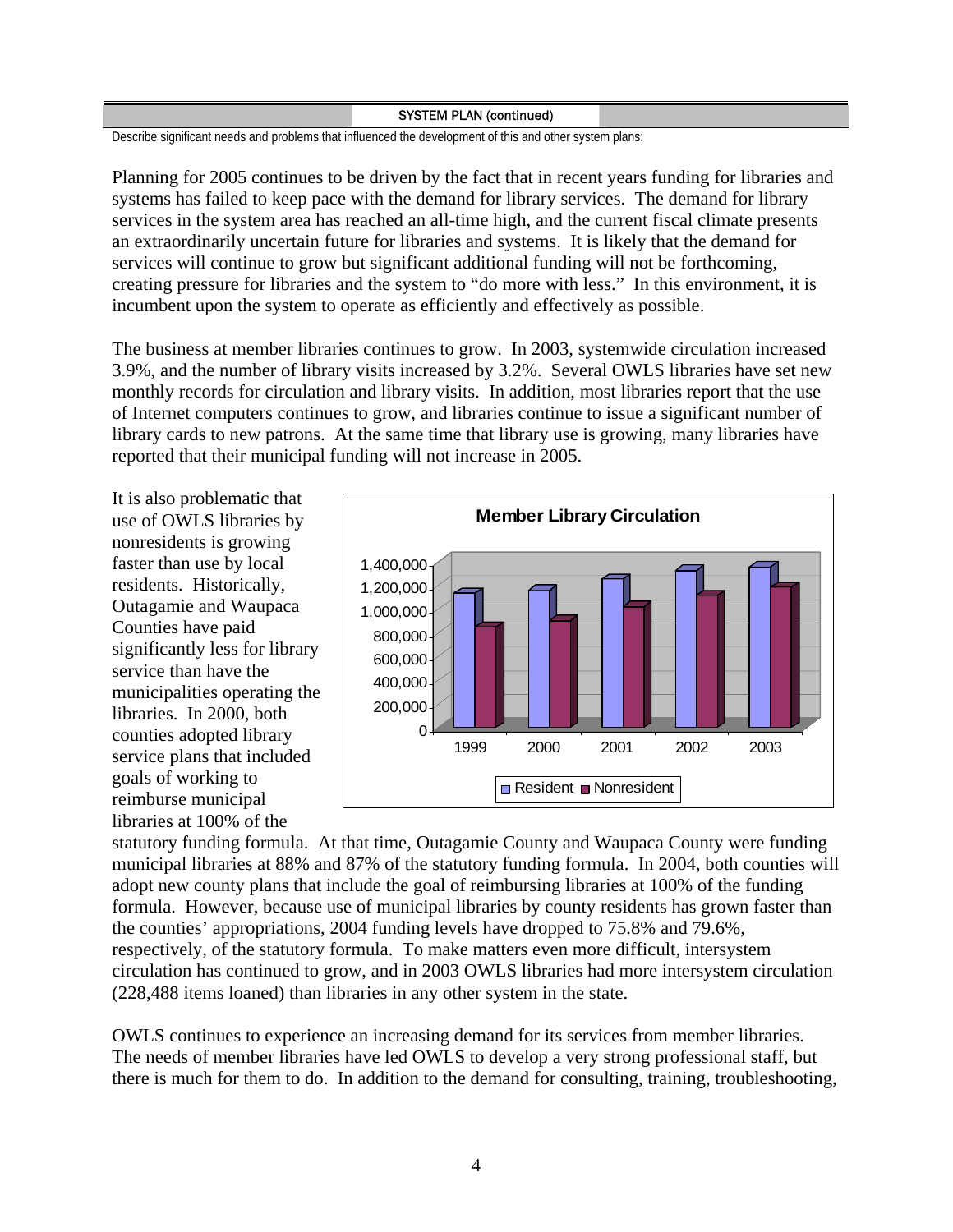and general information sharing, the professional staff has to try to keep up with developments in technology. The combination of these needs is difficult to manage.



\*Estimate based on January through August activity

OWLS has also experienced an explosive increase in the volume of resource sharing, particularly within OWLSnet. This year items traveling among the libraries in the shared automation network are likely to exceed 372,000. The huge delivery load has a significant impact on several system staff members and on the staff of member libraries.

While the system experienced a 3.7% cut in state funding in 2003 with no increase in 2004 or 2005, its financial position remains relatively healthy. This is largely because state aid funding

has become a decreasing portion of OWLS operating budget. In 2005, nearly half of OWLS operating budget will come from fees paid for services by libraries, and state aid will c omprise about 39% of the operating budget. The remaining income is from contracts, grants, and interest earnings. Because OWLS budget is so dependent upon fees for services, the ability to continue providing current services will be threatened if local budget cuts affect the ability of member libraries to pay their fees.



Because OWLS financial position is healthy, no major reductions in services are planned for 2005. The emphasis will be on continuing to offer a strong program of services to member libraries as efficiently and effectively as possible. The system will continue to look for ways to streamline service delivery and reduce costs, and, of course, it will continue to monitor conditions and be prepared to respond rapidly should changes be necessary.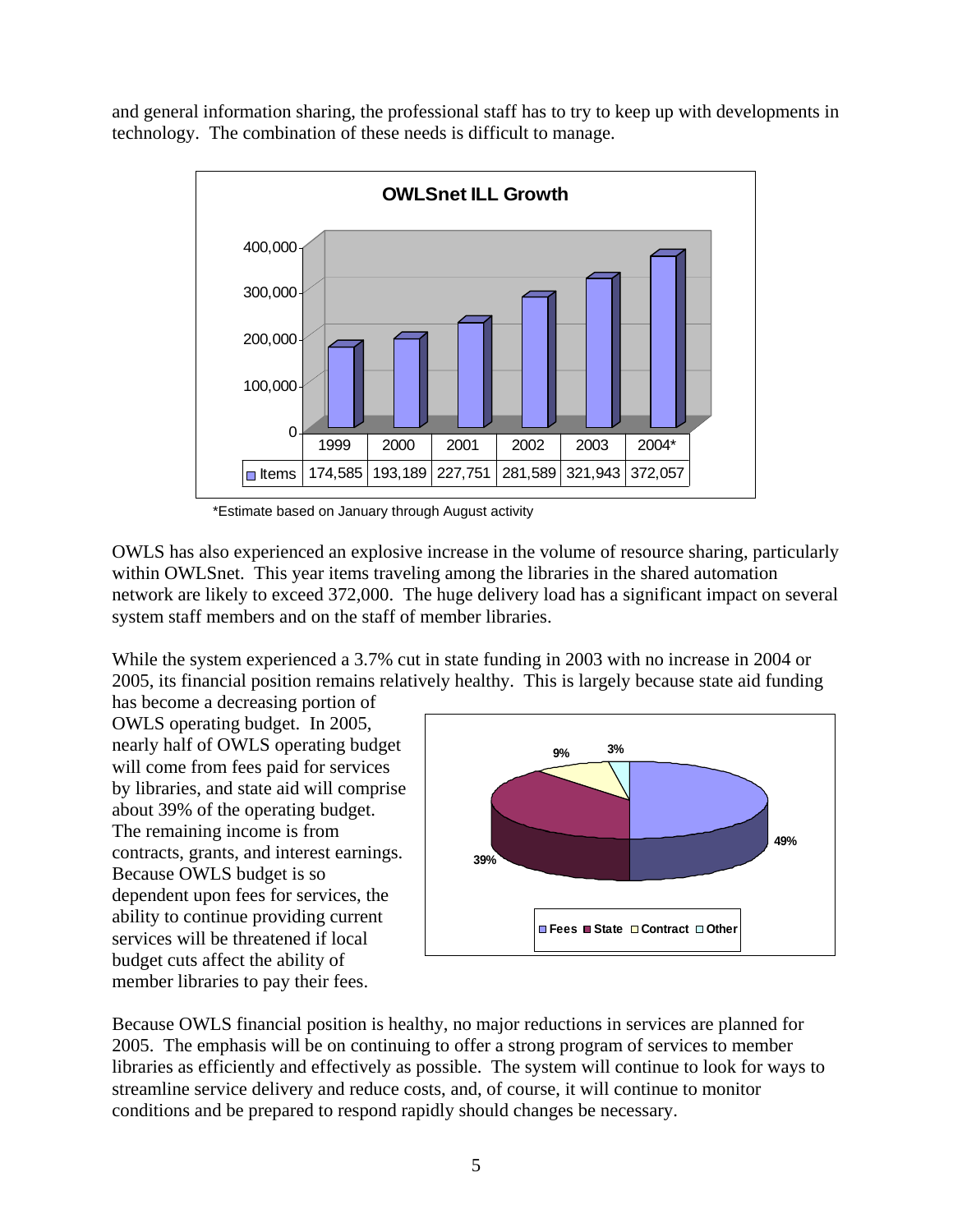Developing the 2004 plan involved a comprehensive planning process. The Board discussed a number of significant planning issues (e.g., staffing, system reconfiguration, statement of philosophy) and a variety of input was sought from member libraries. As a result, the 2004 plan identified a number of priorities for the system:

- Implementing a new table of organization
- Expanding the capacity of the delivery service as feasible
- Addressing county and intersystem service inequities
- Developing some basic marketing tools
- Examining non-mandated services, i.e., printing/graphics and youth services
- Exploring migration to a new integrated library system

The 2005 plan continues to build upon these priorities.

Work has begun on the process of migrating to a new integrated library system. Committees have developed preliminary requirements for a new system, the Steering Committee and chairs of other committee have attended vendor demonstrations, some preliminary decisions have been made regarding vendors, and an RPF will be issued before the end of the year. In 2005 OWLS will select a vendor for a new integrated library system, negotiate a contract with the selected vendor, and begin the process of migrating the new vendor's software.

Addressing county and intersystem service inequities will continue to be a priority for OWLS in 2005. New county plans will be adopted by both counties before the end of the 2004, and member libraries are motivated to become more involved in working for increased funding. While the current economic and fiscal climate will make it difficult to secure increases in county funding, the system and its member libraries will continue to tell their stories in an effort make library funding more equitable. The system is currently in the process of renegotiating its intersystem on-site borrowing agreement with the Nicolet Federated Library System (NFLS). OWLS will continue to work with NFLS to address intersystem service inequities, particularly those between Shawano and Waupaca Counties. OWLS will also actively monitor its other intersystem agreements and make changes as necessary to make sure that its member libraries are adequately compensated for providing high levels of intersystem service.

In 2004 the system began examining its non-mandated services in light of the possible need to cut services. While no changes are anticipated in 2005, the system will continue to examine the use and role of non-mandated services and determine if changes will be made in 2006. Work will also continue to develop some basic marketing tools for OWLS.

The system will also continue to monitor and consider changes to its delivery service. Delivery service is a very high priority for member libraries, and OWLS plans to increase the capacity of the delivery service as much as possible to accommodate the growth in delivery volume. However, it is unlikely that the system can accommodate the projected growth indefinitely. Unless state aid for systems increases significantly in the near future, OWLS will need to find an alternative, lower-cost method for providing delivery service or make changes in resource sharing to curtail the growth in delivery volume.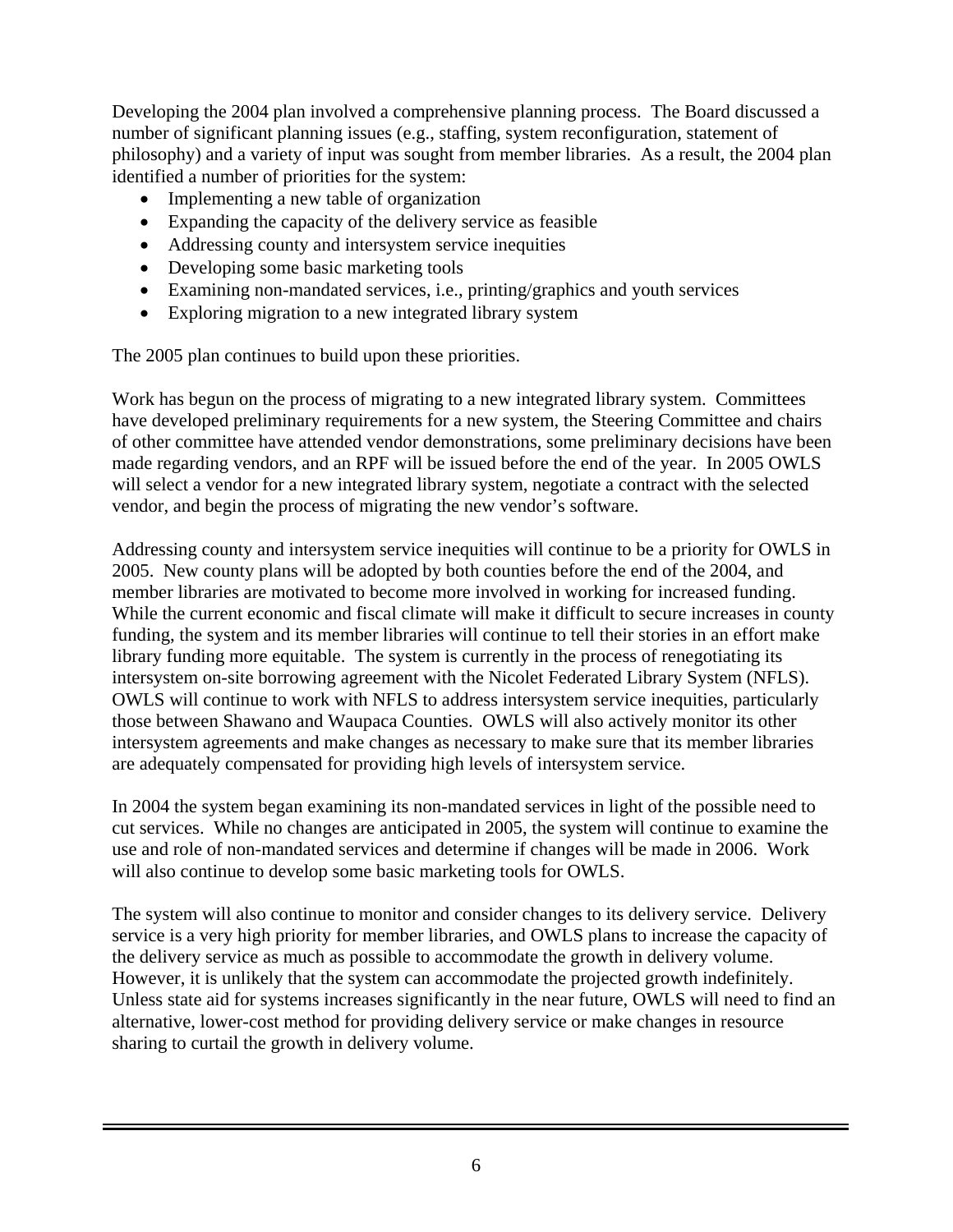## SYSTEM PLAN (continued)

Describe the planning environment and process under which this and other system plans were developed. (List additional system planning documents with the period covered and file any planning documents which have not previously been provided to the division.)

This year's plan reflects input from a variety of sources. The OWLS professional staff met throughout the year to discuss issues important to the future of the system. Professional staff meetings were held every other month, and a small group that provides computer support met on a weekly schedule. OWLS professional staff met individually with staff from Appleton Public Library, Nicolet Federated Library System, and member libraries on many occasions. OWLS Director and Assistant Director met regularly with their counterparts at Appleton Public Library.

OWLS conducted two meetings with member library directors in 2004 (April 2 and August 27). A portion of each meeting was devoted specifically to discussing issues facing the system and its libraries in 2005 and beyond. Six Brown Bag Lunch Meetings were held to give OWLS children's librarians an opportunity to share questions and experiences with each other and with system representatives. Two Webmeisters Meetings were held to give those responsible for maintaining member library web sites a chance to discuss web issues. Input from the directors, children's librarians, and webmeisters were considered in the development of the plan.

In 2004, Outagamie and Waupaca Counties engaged in processes to develop new county library service plans. The Waupaca County Board of Supervisors adopted the *Waupaca County Library Service Plan: 2005-2009* on August 17, 2004. It is anticipated that the Outagamie County Board will adopt a new library service plan in October 2004. Both county planning processes involved a number of meetings, hearings, extensive data analysis, web pages devoted specifically to each county's process, and input from a variety of sources.

In March and April 2004, OWLS developed and adopted its *Technology and Resource Sharing Plan: July 1, 2004 – June 30, 2007*. This plan reflects input gathered from many sources including interviews with all member library directors or assistant directors and a March  $25<sup>th</sup>$ meeting of appropriate OWLS and NFLS staff.

Several special committees OWLSnet librarians met regularly as part of the process to select a new integrated library system vendor. The work of these committees, especially that of the Steering Committee, has been considered in developing this plan. This is also true for the Administrative Advisory Committee of OWLSnet, which met four times during the year.

OWLS staff members have continued to serve on the Executive Board of the Fox Valley Library Council, Inc., which meets quarterly. Participation on the Executive Board, and at quarterly membership meetings, has enabled OWLS and FVLC to integrate the other organization's objectives into their respective plans.

The OWLS Board met monthly, holding a number of discussions and taking a variety of actions that contributed to the development of this plan. Time at several meetings was spent discussing the ability of the delivery service to accommodate the growth in resource sharing, the technology and resource sharing plan, intersystem service inequities, and county support inequities. The OWLS Board also served as the official Outagamie County Library Planning Committee.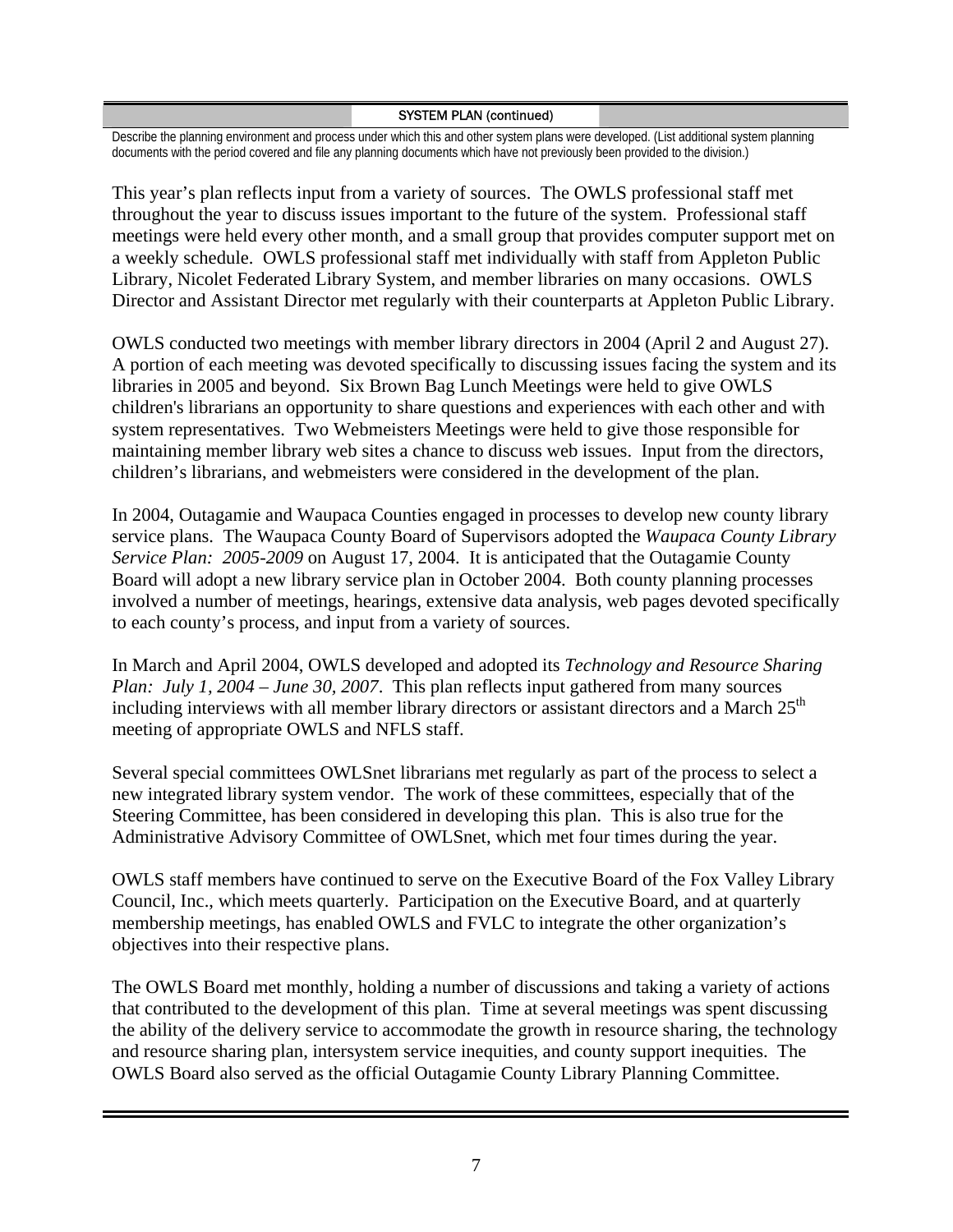The following plan and compliance document provides assurance that your public library system intends to comply with all *statutory requirements for public library systems for the calendar year 2005. Indicate, with a check, your system's intent to comply with each system requirement and provide the requested information under each system requirement.* 

S.43.24(2) For a public library system to qualify for and maintain its eligibility for state aid under this section it shall ensure that all of the following are provided:

### Membership Agreements

|--|

5 (a) Written agreements to provide, to any resident of the system area, the same library services, on the same terms, that are provided to the residents of the municipality or county that established the member library, except for the group programming preference authorized under s.43.15(4)(c)4, and to provide for the interlibrary loan of materials among all participating public libraries, as evidenced by agreements with those libraries.

 $\overline{v}$  A copy of the agreement with a list of all members signing it will be provided to the division by January 15.

#### Resource Library Agreement



(b) Backup reference, information, and interlibrary loan services from the system resource library, including the development of and access to specialized collections, as evidenced by a written agreement with that library.



 $\overline{1}$  A signed copy of the resource agreement will be provided to the division by January 15.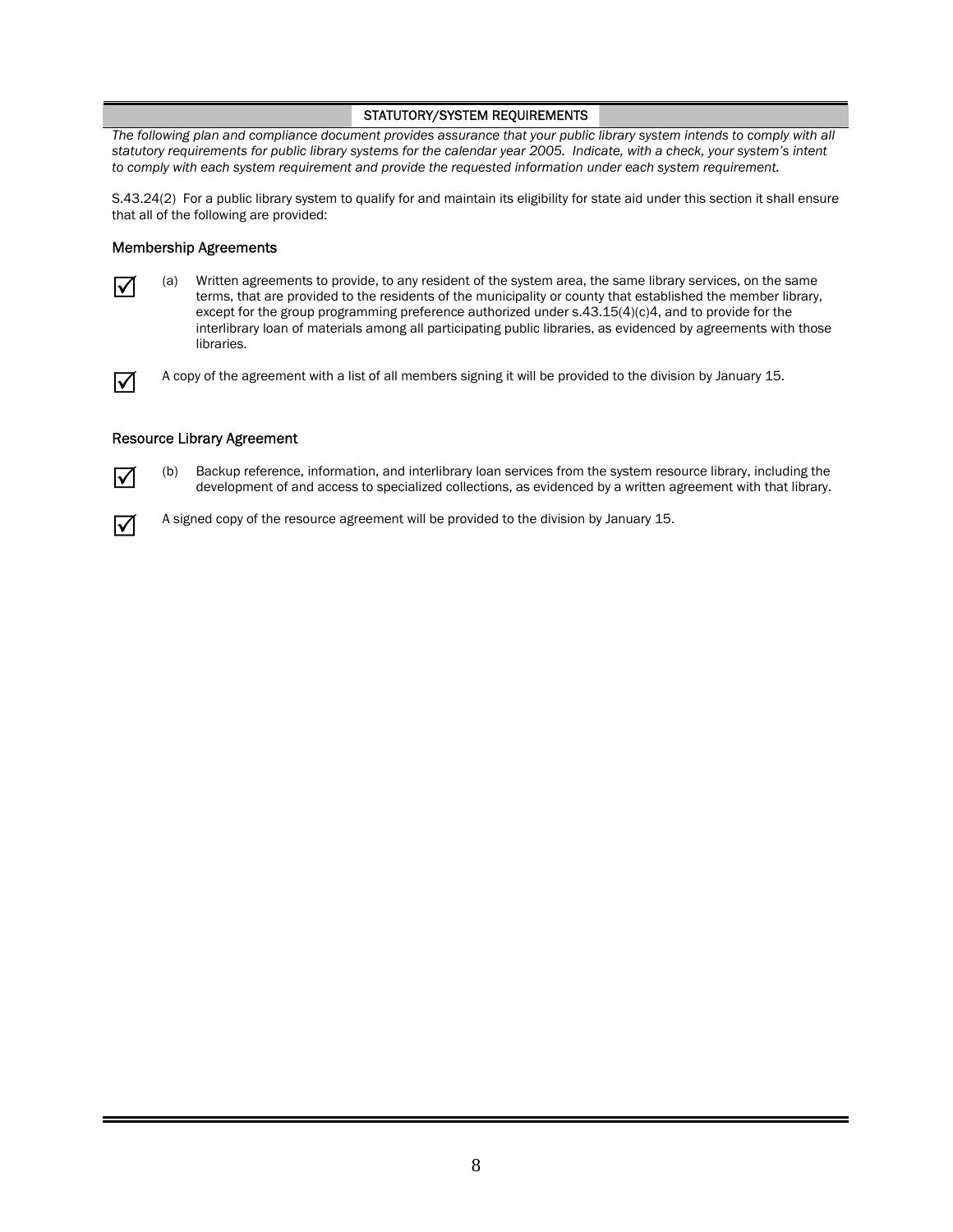### Reference Referral and Interlibrary Loan



 $\overline{\mathcal{A}}$  S.43.24(2)(d) Referral or routing of reference and interlibrary loan requests from libraries within the system to libraries within and outside the system.

List ongoing activities related to this requirement:

OWLS will continue to maintain a shared database of member library bibliographic records and holdings. The majority of all interlibrary loan transactions occur between libraries using the OWLSnet shared automation system.

OWLSnet will continue to allow patrons to request the interlibrary loan of items by placing holds or sending email messages via the online catalog.

OWLS will continue to provide all member libraries with access to the WISCAT ILL system. Most member libraries use this system to initiate requests for items not held in the OWLSnet database. OWLS staff responds to ILL requests coming from outside of OWLSnet for all system libraries.

OWLSnet will regularly load records from its bibliographic database into WISCAT to facilitate resource sharing between network members and other libraries in the state.

OWLS will continue to provide ongoing training and support in the use of the WISCAT ILL system, including holding meetings for member library ILL contacts and maintaining an FAQ page on OWLSweb.

OWLS will continue to contract with Nicolet Federated Library System to serve as the WISCAT default for all OWLS libraries.

OWLS will continue to compensate significant ILL net lenders.

OWLS, in cooperation with Nicolet Federated Library System, will continue to provide OWLSnet members with access to electronic resources including Biography Resource Center, Business and Company Resource Center, Health and Wellness Resource Center, and Literature Resource Center from Gale Group.

OWLS, with support from Appleton Public Library, will continue to provide OWLS member libraries with a subscription to the full-text version of the Appleton Post Crescent, which is available from NewsBank.

OWLS will continue to develop its Cooler by the Lake web site (begun in 1999) and promote awareness and use of the site as a reference tool by Northeast Wisconsin residents and libraries.

New or priority activities relating to this requirement for the plan year:

OWLS will provide appropriate training to member library staff whenever WISCAT software or interface changes occur in order to enable them to continue using WISCAT ILL successfully.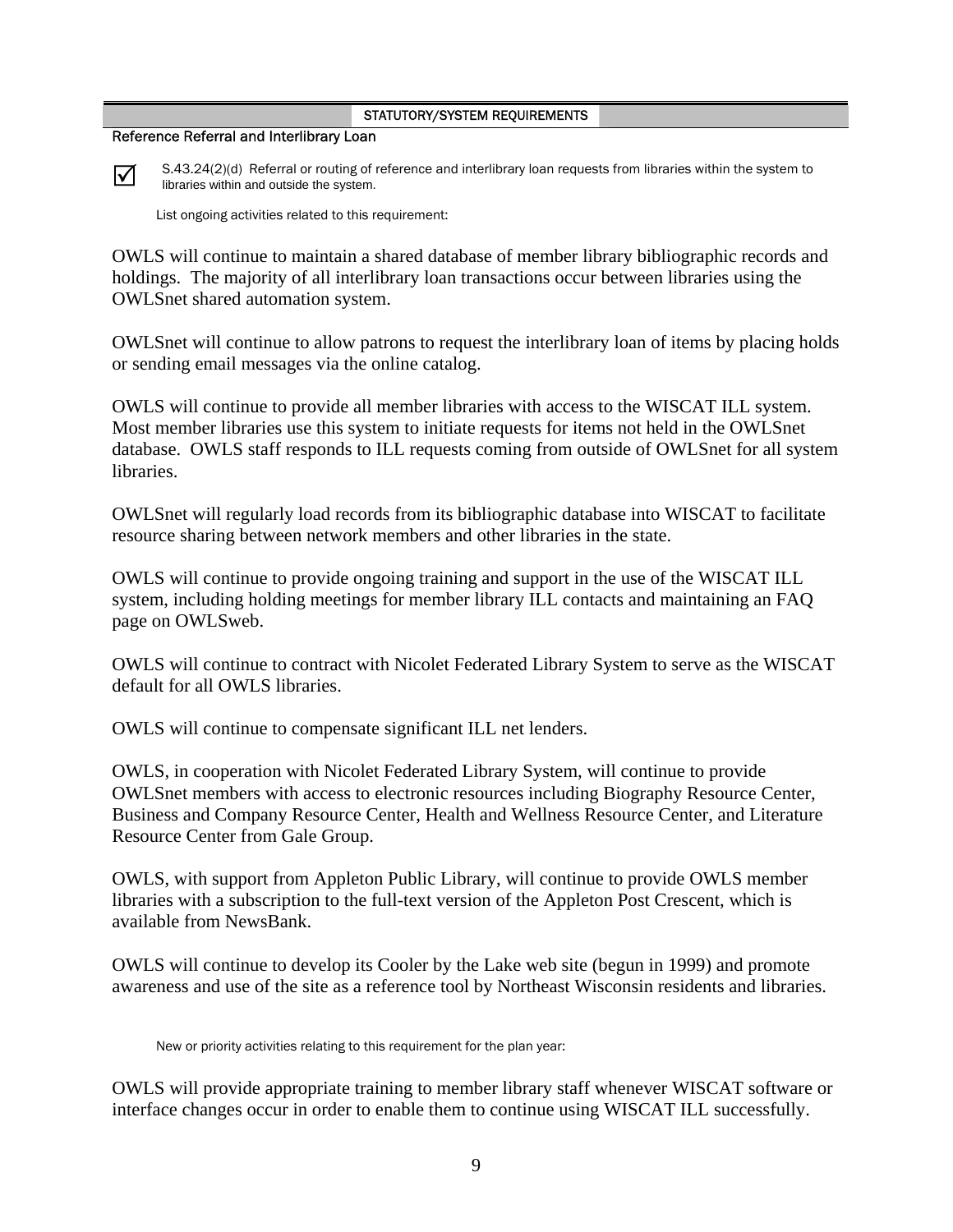OWLS will evaluate the cost effectiveness of OWLSnet's resource sharing policy, which encourages the sharing of all local materials with all other network members.

OWLS will evaluate the impact of resource sharing growth on member libraries' operations and will make recommendations for desirable changes.

OWLS and NFLS will continue to explore, and implement when appropriate, methods for addressing resource sharing inequities that exist between systems and libraries (e.g., changes in library automation system parameters, purchase of high demand materials, changes in fee structure).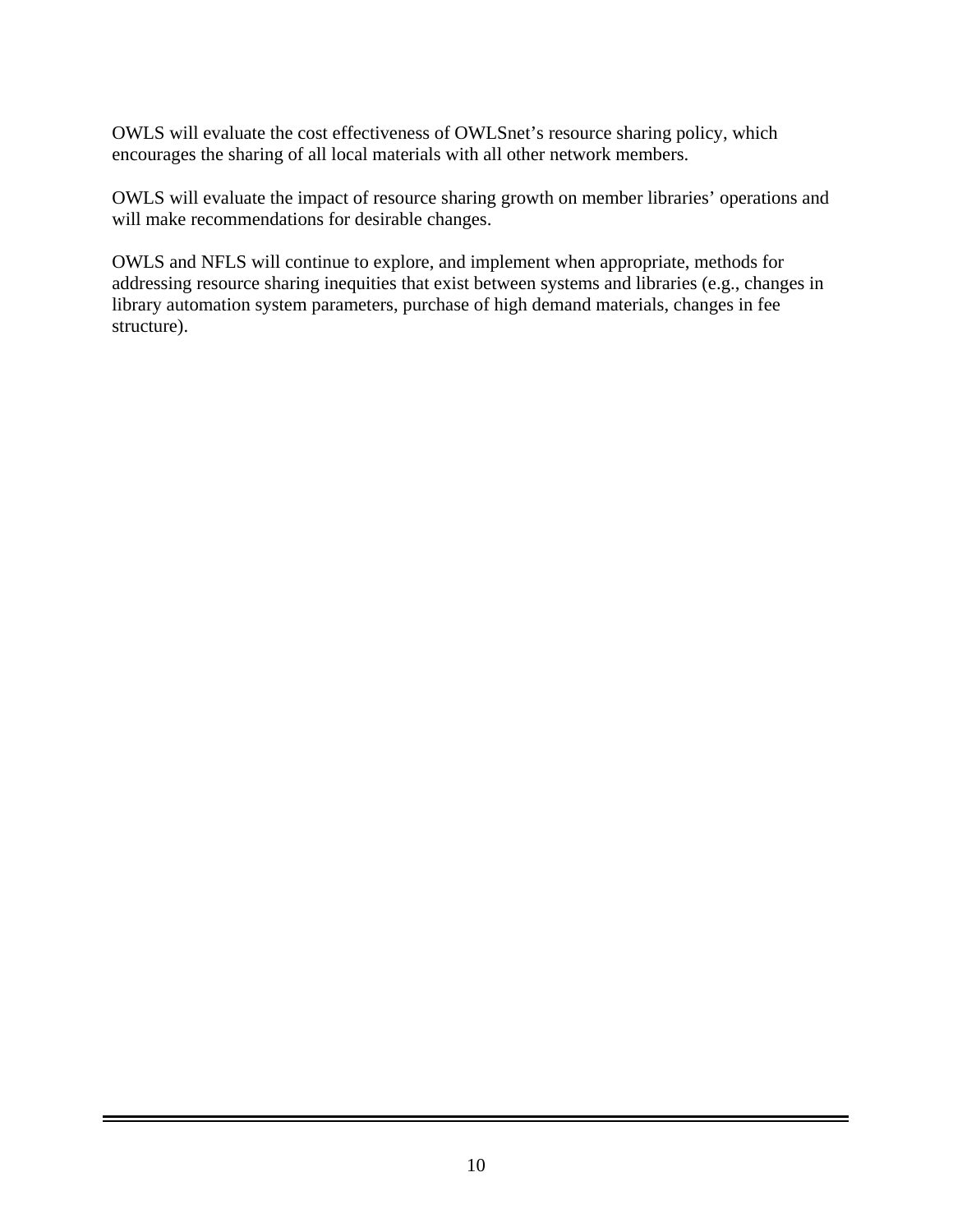Inservice Training

 $\nabla$  S.43.24(2)(e) Inservice training for participating public library personnel and trustees.

List ongoing activities related to this requirement:

OWLS will conduct four to six workshops on topics of interest to librarians, staff, and trustees of member and area libraries. In addition, OWLS will hold at least one training session specifically for library trustees.

OWLS will continue to provide group training to staff of member libraries in Appleton Public Library's computer lab in the effective use of electronic information resources, computers, software, and other new technologies.

OWLS will continue to provide group training at member libraries in the effective use of electronic information resources, computers, software, and other new technologies.

OWLS will continue to provide individual training or consultation to staff of member libraries in the effective use of electronic information resources, computers, software, and other new technologies.

OWLS will continue to provide information to its member libraries about sources for training in common microcomputer applications, e.g., MS Office, because OWLS no longer provides this training.

OWLS will continue to provide scholarships for librarians, staff, and trustees to attend workshops and conferences, including one or two national conference scholarships.

OWLS will continue to cooperate with Winnefox Library System to produce a quarterly educational newsletter for library trustees.

OWLS will continue to maintain a calendar of CE events and training sessions on the web.

OWLS Assistant Director will continue to serve as validator and maintain librarian certification records.

OWLS will continue to acquire professional resources for use by system staff.

New or priority activities relating to this requirement for the plan year:

OWLS will actively pursue collaborating with other organizations, particularly neighboring library systems, to provide continuing education workshops.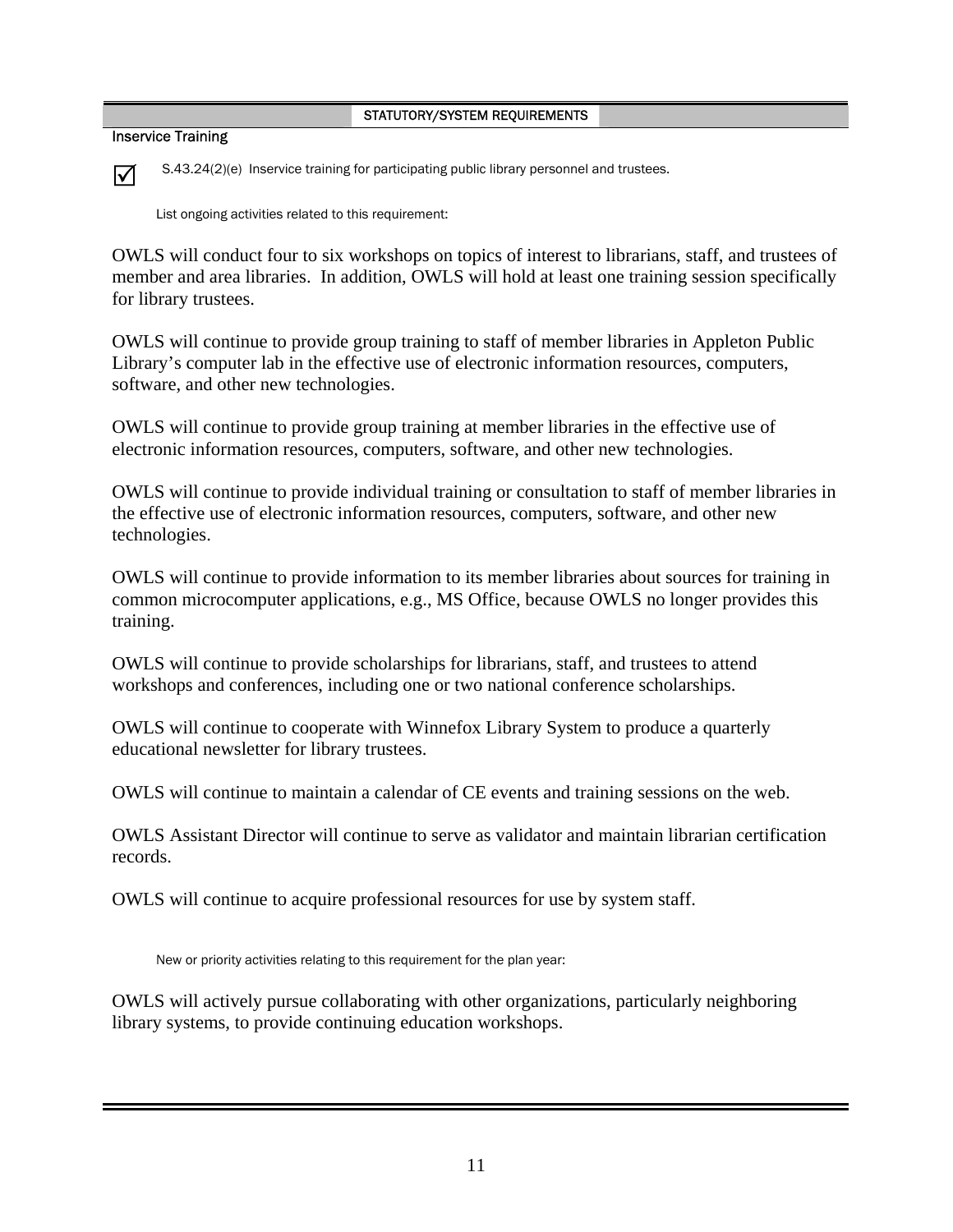Delivery and Communication



 $\nabla$  S.43.24(2)(fm) Electronic delivery of information and physical delivery of library materials to participating libraries.

List ongoing activities related to this requirement:

OWLS will continue to provide five-day-a-week delivery service to all member libraries and to participate in the statewide delivery service provided by the South Central Library System.

OWLS and Nicolet Federated Library System will continue to contract with a van delivery service for five-day-a-week delivery to and from Green Bay.

OWLS will continue to provide email accounts and support to staff of all member libraries.

OWLS will continue to utilize email as its primary method for rapidly disseminating information to member libraries. In addition to traditional email messages, OWLS will send html email newsletters to selected groups of librarians (e.g., Cooler by the Lake caretakers, ILL contacts).

OWLS will continue to rely on OWLSweb, the system web site, to provide a rich variety of relevant content and links helpful to library staff and trustees.

OWLS will continue to provide extensive web hosting services to facilitate the electronic delivery of information from member libraries to their constituents.

OWLS will continue to use online calendar software to share information about continuing education, training opportunities, and staff activities. In addition, OWLS will continue to provide calendar software to OWLS and NFLS libraries for them to use to disseminate information to their staffs and publics.

OWLS staff will continue assisting member libraries with posting electronic content contained in local databases on their web sites.

New or priority activities relating to this requirement for the plan year:

OWLS will continue to monitor delivery volume and plan any necessary adjustments or modifications to the delivery service. It is likely that delivery volume will eventually exceed the capacity of OWLS delivery service due to the rapidly increasing volume of interlibrary loan.

OWLS will redesign its web site using more advanced techniques, e.g., style sheets and include files, in order to make it easier to maintain.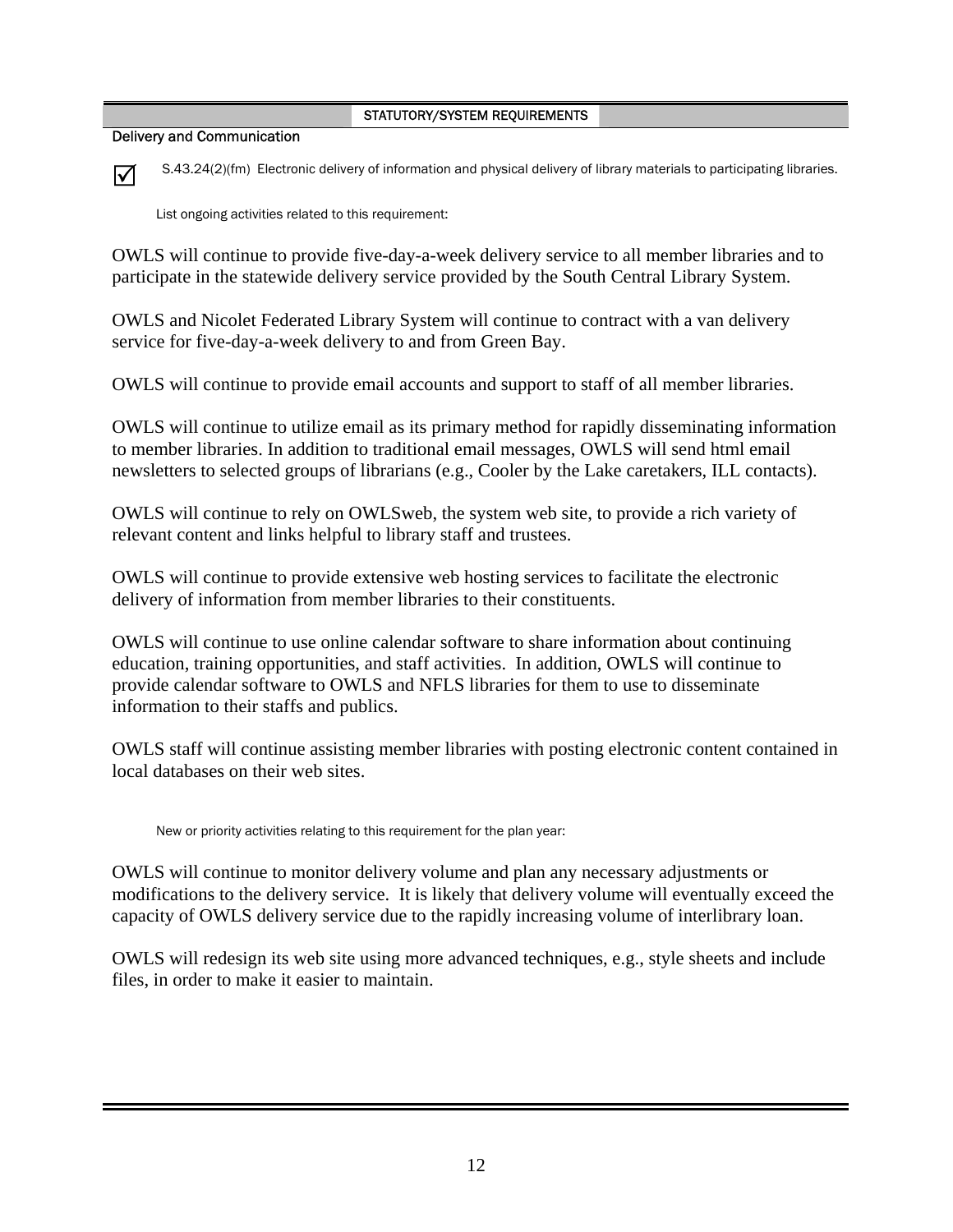### Service Agreements



 $\overline{\mathbf{y}}$  S.43.24(2)(g) Service agreements with all adjacent library systems.



 $\overline{1}$  A copy of the agreement with adjacent systems with a list of all systems signing the agreement will be provided to the division by January 15.

### Other Types of Libraries



S.43.24(2)(L) Cooperation and continuous planning with other types of libraries in the system area which results in agreements with those libraries for the appropriate sharing of library resources to benefit the clientele libraries in the system area.



 $\overline{1}$  The system will have agreements with other types of libraries, or if the system participates in a cooperation agreement with a multitype organization to meet the purposes of this goal, there is established a clear link between the system and the individual members of the multitype organization. A copy of the agreement with a list of all signing libraries will be provided to the division by January 15.



**5** Other types of libraries in the system area have had an opportunity to review and comment on the plan.

### Library Technology and Resource Sharing Plan



S.43.24(2)(m) Planning with the division and with participating public libraries and other types of libraries in the area in regard to library technology and the sharing of resources. By January 1, 2000, and every 5th Janu public library system shall submit to the division a written plan for library technology and the sharing of resources.



Member public libraries and other types of libraries in the system area have had an opportunity to review and comment on<br>
the plan the plan.

A copy of the written plan, including any revisions and amendments, for library technology and resource sharing is attached to this document. (Systems are reminded that a new Library Technology and Resource Sharing Plan will be due January 1, 2005.)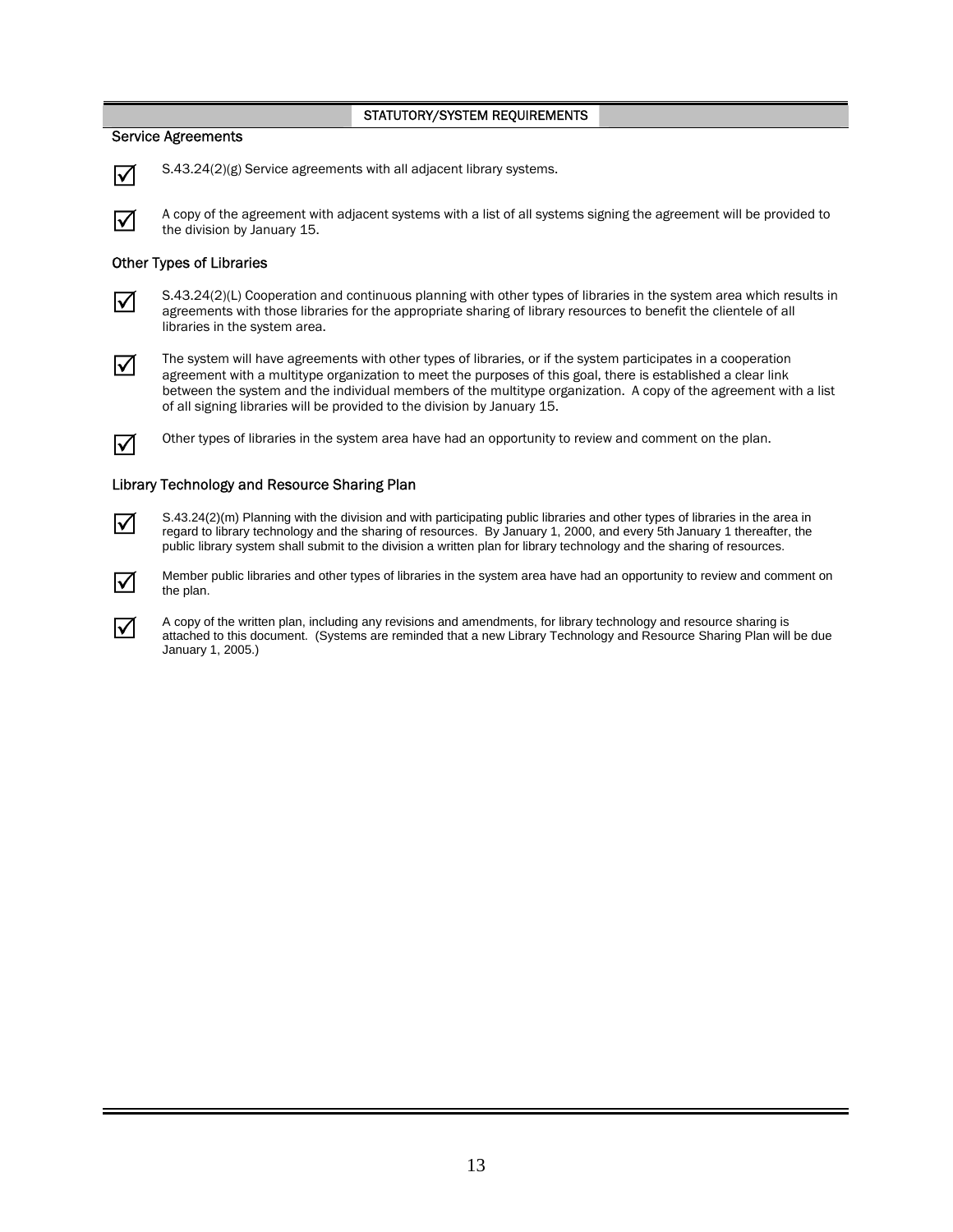Professional Consultation



 $\nabla$  S.43.24(2)(h) Professional consultation services to participating public libraries.

List ongoing activities related to this requirement:

OWLS will continue to provide professional consultant services in a variety of areas including public library administration and finance, library automation, technical services, microcomputer selection and use, web site development, staff development, planning and evaluation, collection development, special needs, and legal issues.

OWLS will continue the current arrangement with Nicolet Federated Library System (NFLS) that enables member libraries to receive limited building consultant services from NFLS Director Mark Merrifield.

OWLS will continue to provide consulting using a variety of methods: by visits to the member libraries, by meetings held with individuals at the system office, through email and telephone consultation, through interactive computer sessions (e.g., Net Meeting), and through speciallydeveloped resources on the system's web site, e.g., the tips for using microcomputers (Tidbits), "Links for Librarians," and "From the desk of…" pages.

OWLS will continue to facilitate the sharing of professional information among system and member library staff by holding regular meetings of staff with similar interests, e.g., brown bag lunch meetings for children and young adult staff, webmeisters meetings.

OWLS will continue to acquire professional resources for use by system staff in providing consultation to member library staff and trustees.

New or priority activities relating to this requirement for the plan year:

OWLS will create and facilitate a forum for appropriate system and member library staff to share professional information on library marketing and promotion. A variety of methods could be used for sharing marketing and promotion information, e.g., quarterly meetings, blogs, email newsletter, or an OWLSweb page.

OWLS will create and facilitate a forum for appropriate system and member library staff to share professional information on providing readers' advisory services to adults. A variety of methods could be used for sharing readers' advisory information, e.g., quarterly meetings, blogs, email newsletter, or an OWLSweb page.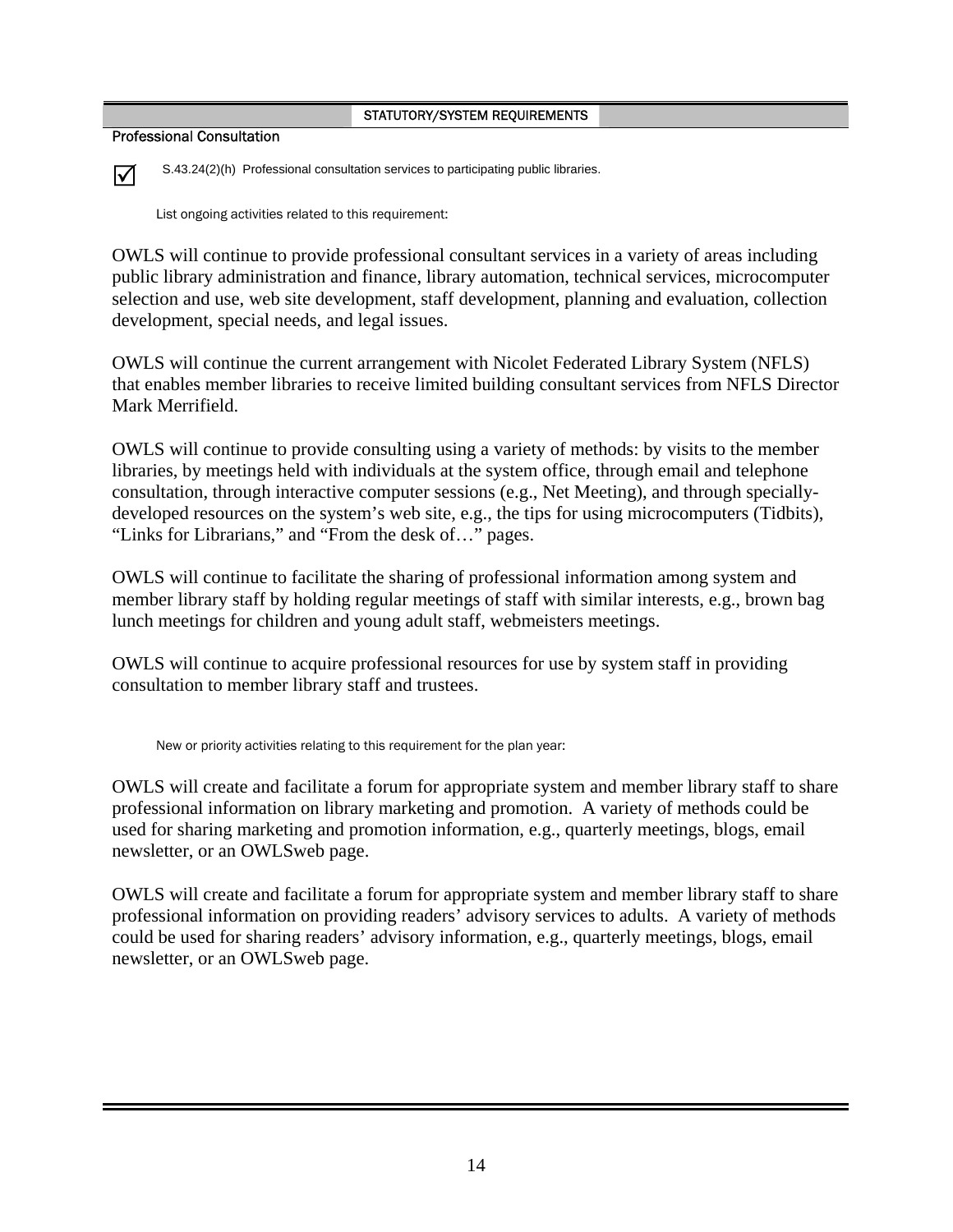Service to Users with Special Needs



 $\vec{v}$  S.43.24(2)(k) Promotion and facilitation of library service to users with special needs.

List ongoing activities related to this requirement:

OWLS will continue to actively support the work of the Fox Valley Literacy Coalition. The system will continue to support their work by providing grants and services such as free printing, use of mailing facilities, and web site maintenance training.

OWLS will continue to provide a Spanish language interface to NEW*Cat*, the OWLSnet online public access catalog.

OWLS will continue to provide resources for library staff and trustees that promote understanding and awareness of the Latino community and culture, e.g., Latino Links for Librarians on OWLSweb.

OWLS Catalog Librarian, who is fluent in Spanish, will continue to offer special help to member libraries buying and promoting Spanish materials, as well as brochures in Spanish that promote library services in general.

OWLS will continue to coordinate the development of Basic Guidelines for a Latino Friendly Library and disseminate them in print and on the system website.

New or priority activities relating to this requirement for the plan year:

If awarded, OWLS will implement an LSTA grant focusing on the literacy needs of adults for whom English is a learned language.

OWLS and selected member libraries will evaluate the value of the Spanish language periodical subscriptions that were provided by OWLS in 2004.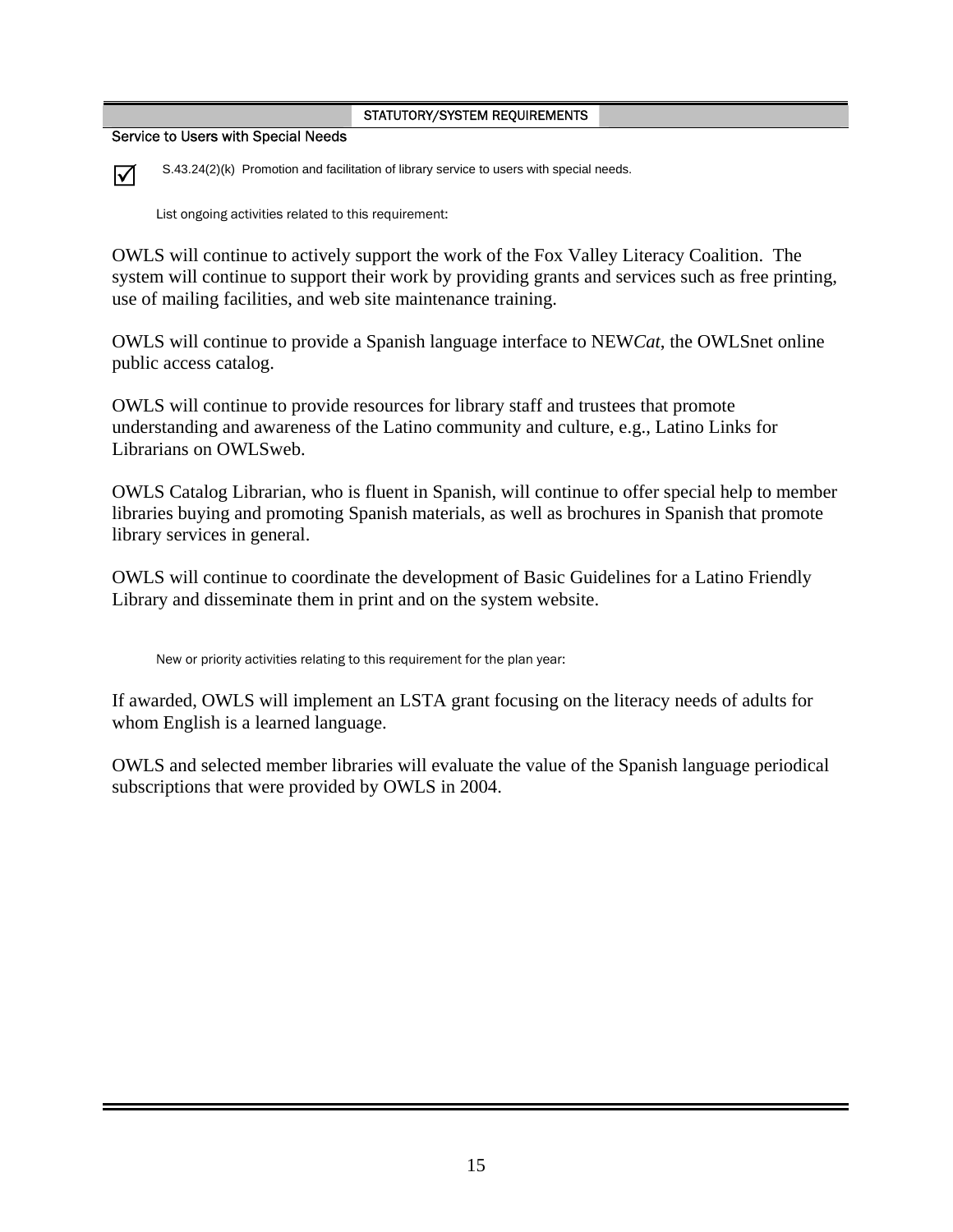### Other Service Programs

S.43.24(2)(i) Any other service programs designed to meet the needs of participating public libraries and the residents of the system area, as determined by the public library system board after consultation with participating public libraries.

List each "other" service program individually with ongoing activities and new or priority activities for the plan year under each program. For instance, if the system provides a bookmobile service program, list ongoing activities and new or priority activities for the bookmobile program. (Do not lump miscellaneous activities under a single "other" program.)

# **Youth Services**

List ongoing activities related to this requirement:

OWLS will continue to facilitate the interaction of children's librarians at 5 or 6 brown bag lunch meetings each year.

OWLS will continue to design and reproduce supplementary materials in support of member library summer library programs.

OWLS will continue to offer grants for summer library program performers.

OWLS will continue to develop and post a summer library program web site.

OWLS will continue to fund a collection of large-format picture books (Big Books) for the exclusive use of librarians in their children's programming.

OWLS Assistant Director will continue serving as the system's Youth Services Liaison.

New or priority activities relating to this requirement for the plan year:

OWLS will evaluate the value and cost-effectiveness of providing supplementary materials in support of the state's summer reading program.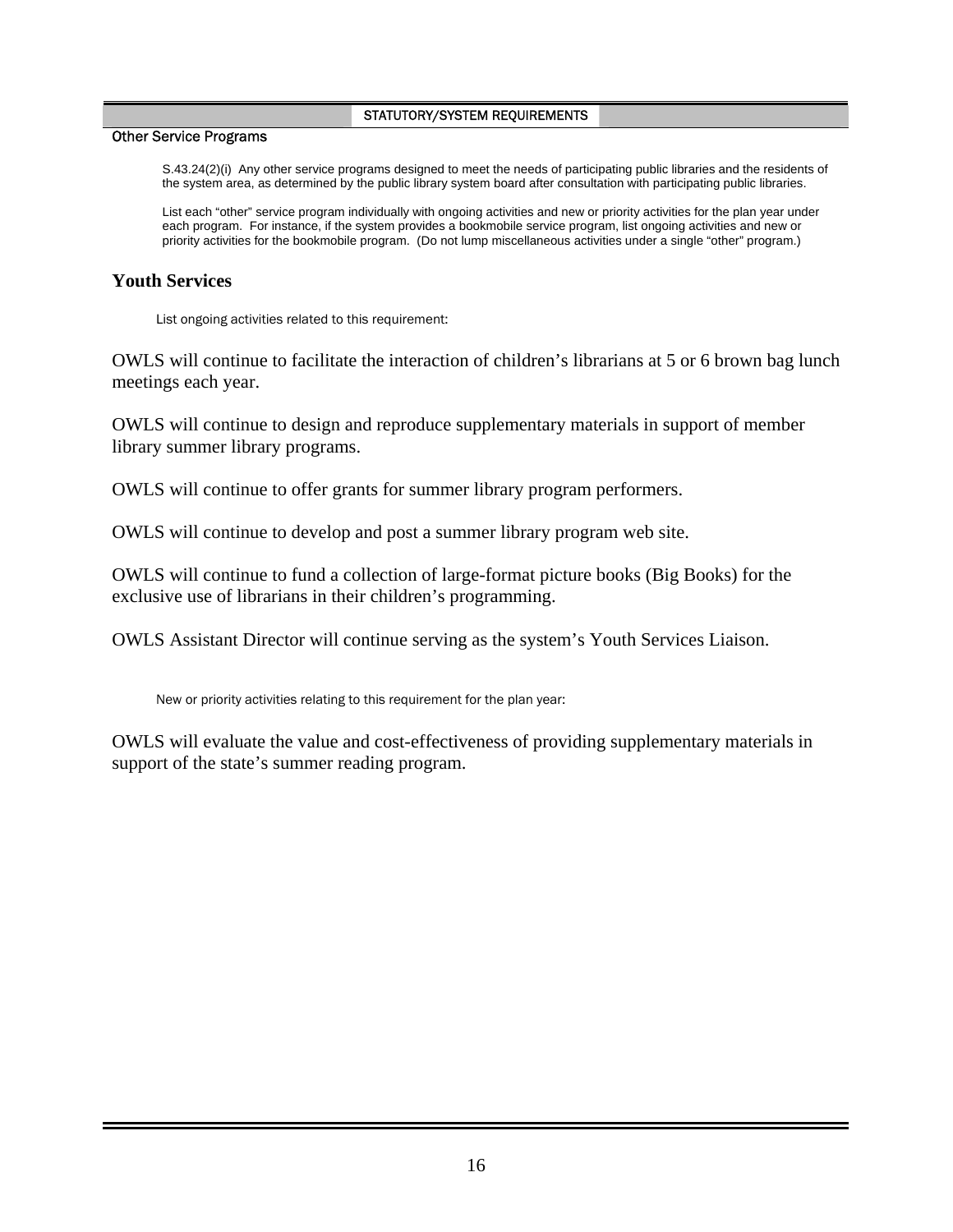### Other Service Programs

S.43.24(2)(i) Any other service programs designed to meet the needs of participating public libraries and the residents of the system area, as determined by the public library system board after consultation with participating public libraries.

List each "other" service program individually with ongoing activities and new or priority activities for the plan year under each program. For instance, if the system provides a bookmobile service program, list ongoing activities and new or priority activities for the bookmobile program. (Do not lump miscellaneous activities under a single "other" program.)

# **Public Information and Promotion**

List ongoing activities related to this requirement:

OWLS will continue to provide design and printing services for member libraries and system programs, including bookmarks, resource lists, brochures, signs, forms, and buttons. Member libraries receive these services for a nominal cost.

OWLS will seek to ensure that all the member libraries, especially those with new directors, are aware of the full range of services available to them in this program.

New or priority activities relating to this requirement for the plan year:

OWLS will examine its printing and graphics service to determine if this program is cost effective, effectively meets the needs of member libraries, and has kept up with the changing expectations and standards of print materials in the library world.

OWLS will investigate hiring a graphic artist to design new logos for OWLS and OWLSnet.

OWLS will design and produce a collection of basic organizational materials that need to be available for use at any time, e.g., letterhead, envelopes, note cards, general brochures, advocacy materials.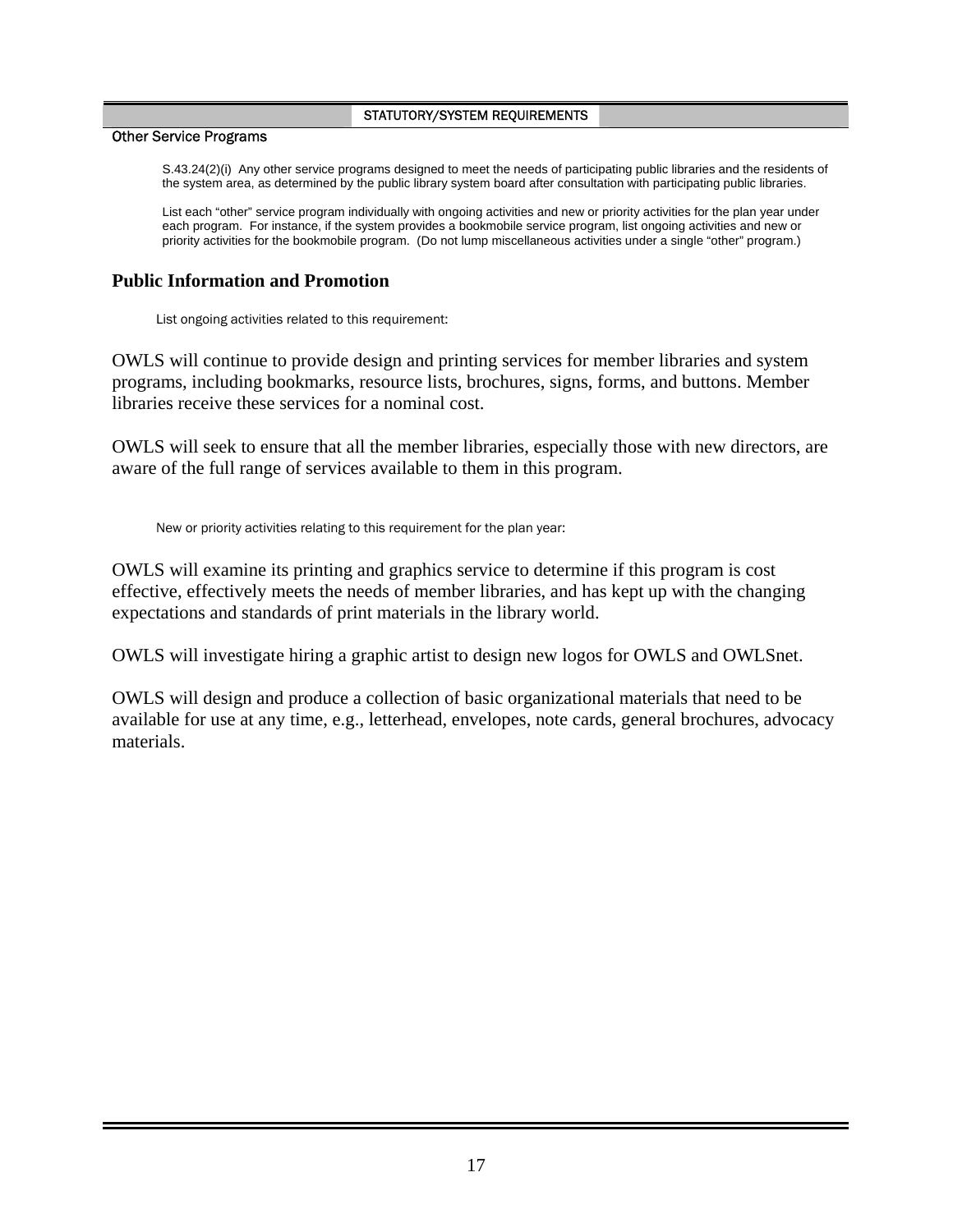### Administration



 $\overline{\mathbf{v}}$  The system will not expend more than 20 percent of the state aid projected to be received in the plan year for administration.



 $\vec{v}$  The 2004 system audit will be submitted to the division no later than October 15, 2005.

### Budget



 $\overline{\bigvee}$  A copy of your public library system budget by service program category and fund source for the plan year (see attached quidelines) is attached guidelines) is attached.

### **CERTIFICATION**

WE, THE UNDERSIGNED, HEREBY CERTIFY that to the best of our knowledge the information provided in this document and any attachments are true and correct, and that the system will be in full compliance with s. 43.24(2)(a) through s. 43.24(2)(m) of the Wisconsin Statutes for the year 2005.

| <b>System Director</b>        | Date Signed |
|-------------------------------|-------------|
| <b>System Board President</b> | Date Signed |

### FOR DPI USE – LIBRARY SYSTEM PLAN APPROVAL

| Pursuant to Wisconsin Statutes, the plan<br>contained herein is:                                | Signature of DLTCL Assistant Superintendent | Date Signed |
|-------------------------------------------------------------------------------------------------|---------------------------------------------|-------------|
| $\Box$ Approved<br><b>O</b> Provisionally Approved (See comments)<br>Disapproved (See comments) |                                             |             |

Comments: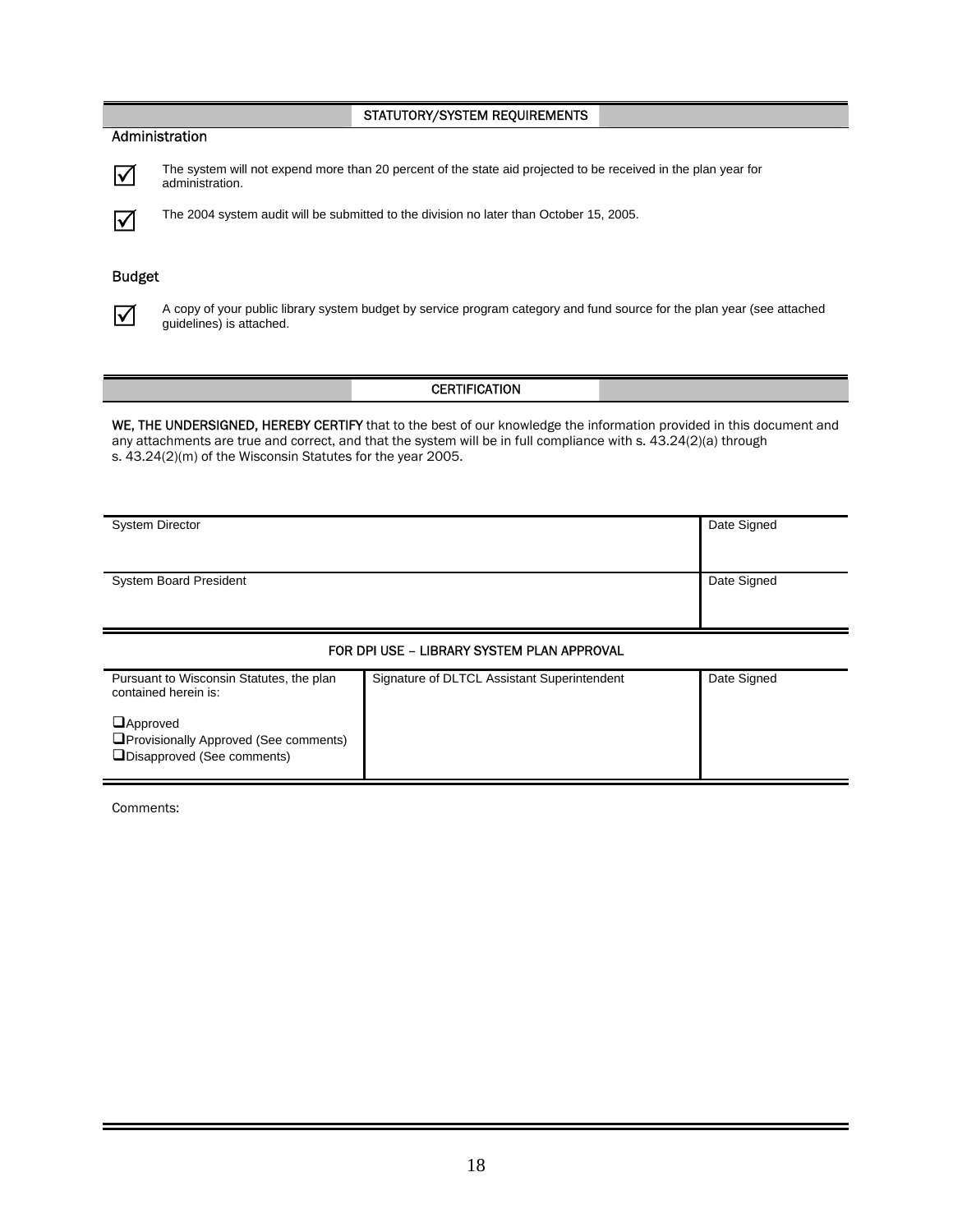| Program                                                                             | 2005 Public<br>Library<br><b>System Aid</b> | <b>System Aid</b><br><b>Carryover</b><br>and Interest | <b>Other State</b><br>and Federal<br>Library<br>Program | <b>All Other</b><br><b>Income</b> | <b>Total</b> |
|-------------------------------------------------------------------------------------|---------------------------------------------|-------------------------------------------------------|---------------------------------------------------------|-----------------------------------|--------------|
|                                                                                     |                                             | <b>Earned</b>                                         | <b>Funds</b>                                            |                                   |              |
| Technology, Reference and<br><b>Interlibrary Loan*:</b>                             |                                             |                                                       |                                                         |                                   |              |
| 1. OWLSnet                                                                          | \$18,610                                    | \$0                                                   | \$14,646                                                | \$757,244                         | \$790,500    |
| 2. OWLS                                                                             | \$149,204                                   | \$0                                                   | \$0                                                     | \$9,000                           | \$158,204    |
| <b>Program Total</b>                                                                | \$167,814                                   | \$0                                                   | \$14,646                                                | \$766,244                         | \$948,704    |
| <b>Continuing Education and</b><br><b>Consulting Service*</b>                       | \$114,412                                   | \$0                                                   | \$0                                                     | \$4,000                           | \$118,412    |
| <b>Delivery Services</b>                                                            | \$105,468                                   | \$0                                                   | \$0                                                     | \$34,000                          | \$139,468    |
| <b>Library Services to Special</b><br><b>Users</b>                                  | \$24,323                                    | \$0                                                   | \$0                                                     | \$0                               | \$24,323     |
| <b>Library Collection</b><br><b>Development</b>                                     |                                             | \$0                                                   | \$0                                                     | \$0                               | \$0          |
| <b>Direct Payment to Members</b><br>for Nonresident Access                          | \$0                                         | \$0                                                   | \$0                                                     | \$1,800,382                       | \$1,800,382  |
| <b>Direct Nonresident Access</b><br><b>Payments Across System</b><br><b>Borders</b> | \$0                                         | \$0                                                   | \$0                                                     | \$0                               | \$0          |
| <b>Library Services to Youth</b>                                                    | \$45,091                                    | \$0                                                   | \$0                                                     | \$0                               | \$45,091     |
| <b>Public Information</b>                                                           | \$58,356                                    | \$0                                                   | \$0                                                     | \$15,000                          | \$73,356     |
| <b>Administration</b>                                                               | \$59,014                                    | \$5,000                                               | \$0                                                     | \$42,961                          | \$106,975    |
| <b>Other System Programs:</b>                                                       |                                             |                                                       |                                                         |                                   |              |
| 1. Capital Expenditures                                                             |                                             |                                                       |                                                         | \$10,000                          | \$10,000     |
| 2.                                                                                  |                                             |                                                       |                                                         |                                   |              |
| 3.                                                                                  |                                             |                                                       |                                                         |                                   |              |
| 4.                                                                                  |                                             |                                                       |                                                         |                                   |              |
| <b>Totals</b>                                                                       | \$574,478                                   | \$5,000                                               | \$14,646                                                | \$2,672,587                       | \$3,266,711  |

# **Public Library System 2005 Annual Program Budget**

\* These programs may be divided into subprograms at the discretion of the system. If choosing not to use subprograms, enter amounts on program total line only.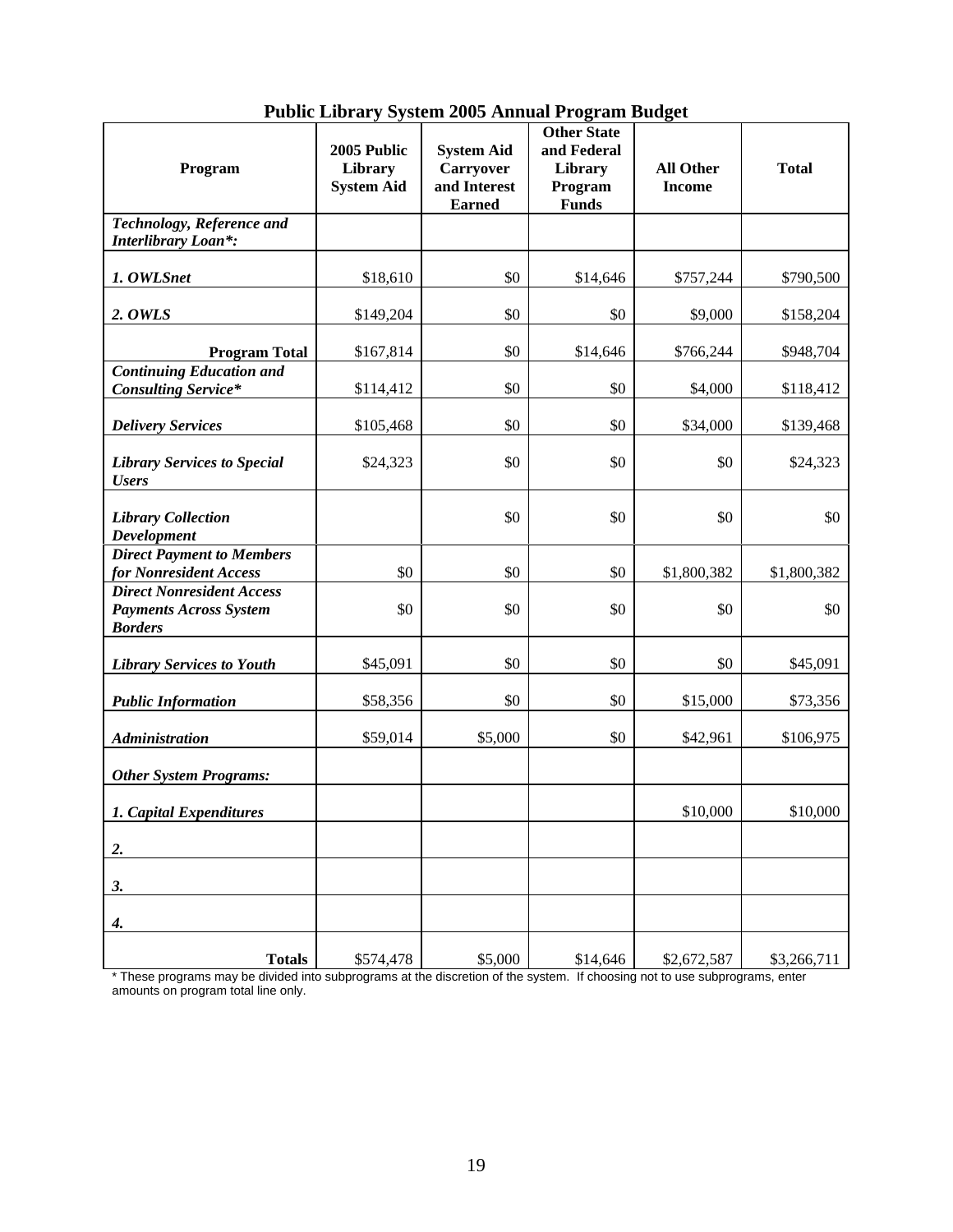#### **Outagamie Waupaca Library System 2005 Budget**

| zvvə paugul                          |                     |                    |                               |          |
|--------------------------------------|---------------------|--------------------|-------------------------------|----------|
|                                      | 2004 Budget         | 2005 Budget        |                               |          |
|                                      | 03/18/04            | 09/15/04           | Change                        | % Change |
| Income                               |                     |                    |                               |          |
| <b>State Aid</b>                     | \$574,478.00        | \$574,478.00       | \$0.00                        | 0.0%     |
| <b>Outagamie County</b>              | \$1,042,436.00      | \$1,071,868.00     | \$29,432.00                   | 2.8%     |
| <b>Waupaca County</b>                | \$634,189.00        | \$653,390.00       | \$19,201.00                   | 3.0%     |
| Intersystem Income                   | \$101,340.00        | \$133,333.00       | \$31,993.00                   | 31.6%    |
| Automation Income                    | \$722,452.00        | \$735,836.00       | \$13,384.00                   | 1.9%     |
| <b>Federal LSTA Grants</b>           | \$18,164.00         | \$14,646.00        | (\$3,518.00)                  | $-19.4%$ |
| Interest Income                      | \$20,000.00         | \$15,000.00        | (\$5,000.00)                  | $-25.0%$ |
| Printing Income                      | \$11,000.00         | \$11,000.00        | \$0.00                        | 0.0%     |
| Miscellaneous Income                 | \$3,000.00          | \$7,700.00         | \$4,700.00                    | 156.7%   |
| <b>Total Revenue</b>                 | \$3,127,059.00      | \$3,217,251.00     | \$90,192.00                   | 2.9%     |
| <b>Transfer from Fund Balance</b>    | \$40,000.00         | \$50,000.00        | \$10,000.00                   | 25.0%    |
| <b>Total Revenue &amp; Transfers</b> | .<br>\$3,167,059.00 | <br>\$3,267,251.00 | -------------<br>\$100,192.00 | 3.2%     |
|                                      | ===========         | =============      | =============                 |          |
| Expenditures                         |                     |                    |                               |          |
| <b>ADMINISTRATION</b>                |                     |                    |                               |          |
| 300-03 Salaries                      | \$55,524.00         | \$49,116.00        | (\$6,408.00)                  | $-11.5%$ |
| 301-03 Payroll Taxes                 | \$4,248.00          | \$3,757.00         | (\$491.00)                    | $-11.6%$ |
| 302-03 Fringe Benefits               | \$24,295.00         | \$25,602.00        | \$1,307.00                    | 5.4%     |
| 305-03 Facilities                    | \$3,000.00          | \$3,000.00         | \$0.00                        | 0.0%     |
| 311-08 Telephone                     | \$3,000.00          | \$3,000.00         | \$0.00                        | 0.0%     |
| 312-03 Supplies                      | \$1,500.00          | \$1,500.00         | \$0.00                        | 0.0%     |
| 320-03 Equipment                     | \$0.00              | \$0.00             | \$0.00                        |          |
| 321-03 Equipment Service             | \$1,000.00          | \$1,000.00         | \$0.00                        | 0.0%     |
| 325-03 Meeting and Travel            | \$2,000.00          | \$2,000.00         | \$0.00                        | 0.0%     |
| 330-03 Professional Services         | \$11,000.00         | \$11,000.00        | \$0.00                        | 0.0%     |
| 332-03 Insurance                     | \$4,000.00          | \$4,000.00         | \$0.00                        | 0.0%     |
| 363-03 Prof. Memberships             | \$2,000.00          | \$2,000.00         | \$0.00                        | 0.0%     |
| 375-03 Miscellaneous                 | \$1,000.00          | \$1,000.00         | \$0.00                        | 0.0%     |
|                                      |                     |                    |                               |          |
|                                      | \$112,567.00        | \$106,975.00       | (\$5,592.00)                  | $-5.0%$  |
| TECHNOLOGY-REFERENCE-INTERLOAN       |                     |                    |                               |          |
| OWLS                                 |                     |                    |                               |          |
| 300-11 Salaries                      | \$83,668.00         | \$89,369.00        | \$5,701.00                    | 6.8%     |
| 301-11 Payroll Taxes                 | \$6,390.00          | \$6,837.00         | \$447.00                      | 7.0%     |
| 302-11 Fringe Benefits               | \$31,217.00         | \$37,298.00        | \$6,081.00                    | 19.5%    |
| 305-11 Facilities                    | \$3,000.00          | \$3,000.00         | \$0.00                        | 0.0%     |
| 312-11 Supplies                      | \$500.00            | \$500.00           | \$0.00                        | 0.0%     |
| 320-11 Equipment                     | \$3,000.00          | \$3,000.00         | \$0.00                        | 0.0%     |
| 326-11 Training/Consulting           | \$1,000.00          | \$1,000.00         | \$0.00                        | 0.0%     |
| 330-11 Software                      | \$2,000.00          | \$1,500.00         | (\$500.00)                    | $-25.0%$ |
| 345-11 WISCAT Fees                   | \$2,700.00          | \$2,700.00         | \$0.00                        | 0.0%     |
| 354-11 Special Promotions            | \$1,000.00          | \$1,000.00         | \$0.00                        | 0.0%     |
| 373-11 FOCOL Participation           | \$6,000.00          | \$5,000.00         | (\$1,000.00)                  | $-16.7%$ |
| 374-11 FVLC/WPLC Participation       | \$3,000.00          | \$3,000.00         | \$0.00                        | 0.0%     |
| 378-11 Lender Compensation           | \$4,000.00          | \$4,000.00         | \$0.00                        | 0.0%     |
| Subtotal                             | \$147,475.00        | \$158,204.00       | \$10,729.00                   | 7.3%     |
|                                      |                     |                    |                               |          |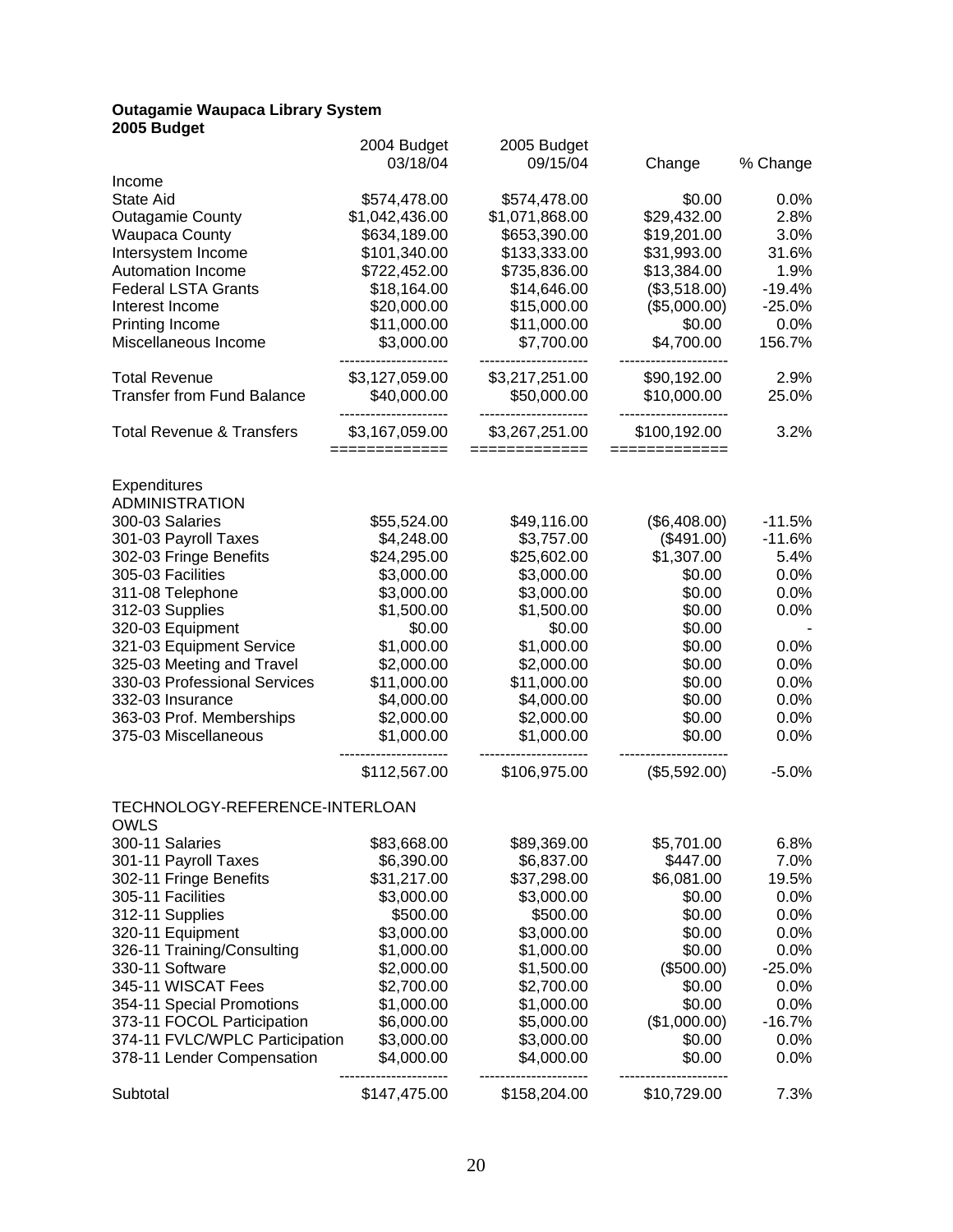| TECHNOLOGY-REFERENCE-INTERLOAN    |              |              |               |           |
|-----------------------------------|--------------|--------------|---------------|-----------|
| <b>OWLSnet</b>                    |              |              |               |           |
| 300-05 Salaries                   | \$205,508.00 | \$211,815.00 | \$6,307.00    | 3.1%      |
| 301-05 Payroll Taxes              | \$15,721.00  | \$16,204.00  | \$483.00      | 3.1%      |
| 302-05 Fringe Benefits            | \$79,634.00  | \$82,681.00  | \$3,047.00    | 3.8%      |
| 305-05 Facilities                 | \$6,000.00   | \$6,000.00   | \$0.00        | 0.0%      |
| 311-05 Telephone                  | \$3,000.00   | \$3,000.00   | \$0.00        | 0.0%      |
| 312-05 Supplies                   | \$6,000.00   | \$6,000.00   | \$0.00        | 0.0%      |
| 313-05 Telecommunications         | \$80,000.00  | \$82,000.00  | \$2,000.00    | 2.5%      |
| 314-05 Borrowers' Card Supplies   | \$6,000.00   | \$6,000.00   | \$0.00        | 0.0%      |
| 315-05 Printing                   | \$2,500.00   | \$1,000.00   | (\$1,500.00)  | $-60.0%$  |
| 320-05 Microcomputer Equipment    | \$5,000.00   | \$5,000.00   | \$0.00        | 0.0%      |
| 321-05 Microcomputer Repair       | \$1,000.00   | \$1,000.00   | \$0.00        | 0.0%      |
| 325-05 Meeting and Travel         | \$5,500.00   | \$4,500.00   | (\$1,000.00)  | $-18.2%$  |
| 326-05 Training/Consulting        | \$5,000.00   | \$6,200.00   | \$1,200.00    | 24.0%     |
| 330-05 Software                   | \$8,000.00   | \$7,000.00   | (\$1,000.00)  | $-12.5%$  |
| 340-05 Resource Library           | \$17,500.00  | \$17,500.00  | \$0.00        | 0.0%      |
| 341-05 High Demand Items          | \$2,250.00   | \$0.00       | (\$2,250.00)  | $-100.0%$ |
| 342-05 Online Databases           | \$82,000.00  | \$84,400.00  | \$2,400.00    | 2.9%      |
| 343-05 Internet Access            | \$22,000.00  | \$32,200.00  | \$10,200.00   | 46.4%     |
| 345-05 Cataloging Charges         | \$65,000.00  | \$65,000.00  | \$0.00        | 0.0%      |
| 348-05 Authority Control          | \$7,000.00   | \$10,000.00  | \$3,000.00    | 42.9%     |
| 350-05 System Development         | \$20,000.00  | \$10,000.00  | (\$10,000.00) | $-50.0%$  |
| 352-05 System Hardware            | \$19,064.00  | \$15,000.00  | (\$4,064.00)  | $-21.3%$  |
| 354-05 System Maintenance         | \$112,000.00 | \$118,000.00 | \$6,000.00    | 5.4%      |
| Subtotal                          | \$775,677.00 | \$790,500.00 | \$14,823.00   | 1.9%      |
| Total                             | \$923,152.00 | \$948,704.00 | \$25,552.00   | 2.8%      |
|                                   |              |              |               |           |
| CONTINUING EDUCATION - CONSULTING |              |              |               |           |
| 300-10 Salaries                   | \$47,118.00  | \$60,802.00  | \$13,684.00   | 29.0%     |
| 301-10 Payroll Taxes              | \$3,605.00   | \$4,651.00   | \$1,046.00    | 29.0%     |
| 302-10 Fringe Benefits            | \$14,145.00  | \$19,459.00  | \$5,314.00    | 37.6%     |
| 305-10 Facilities                 | \$6,000.00   | \$6,000.00   | \$0.00        | 0.0%      |
| 324-10 CE Program Expenses        | \$5,500.00   | \$5,500.00   | \$0.00        | 0.0%      |
| 325-10 Travel                     | \$4,000.00   | \$4,000.00   | \$0.00        | 0.0%      |
| 326-10 CE Scholarships            | \$5,000.00   | \$5,000.00   | \$0.00        | 0.0%      |
| 327-10 Staff Development          | \$8,000.00   | \$8,000.00   | \$0.00        | 0.0%      |
| 354-10 Professional Serials       | \$2,250.00   | \$2,250.00   | \$0.00        | $0.0\%$   |
| 360-10 Professional Books         | \$2,750.00   | \$2,750.00   | \$0.00        | 0.0%      |
|                                   | \$98,368.00  | \$118,412.00 | \$20,044.00   | 20.4%     |
| <b>DELIVERY</b>                   |              |              |               |           |
| 300-08 Salaries                   | \$59,348.00  | \$57,684.00  | (\$1,664.00)  | $-2.8%$   |
| 301-08 Payroll Taxes              | \$4,540.00   | \$4,413.00   | (\$127.00)    | $-2.8%$   |
| 302-08 Fringe Benefits            | \$25,866.00  | \$38,871.00  | \$13,005.00   | 50.3%     |
| 305-08 Facilities                 | \$6,000.00   | \$6,000.00   | \$0.00        | 0.0%      |
| 310-08 Postage                    | \$3,500.00   | \$3,000.00   | (\$500.00)    | $-14.3%$  |
| 312-08 Supplies                   | \$1,500.00   | \$1,500.00   | \$0.00        | 0.0%      |
| 350-08 Vehicle Operation          | \$9,500.00   | \$12,000.00  | \$2,500.00    | 26.3%     |
| 363-08 Contractual Services       | \$15,000.00  | \$15,000.00  | \$0.00        | 0.0%      |
| 365-08 Equipment Lease            | \$1,000.00   | \$1,000.00   | \$0.00        | 0.0%      |
|                                   | \$126,254.00 | \$139,468.00 | \$13,214.00   | 10.5%     |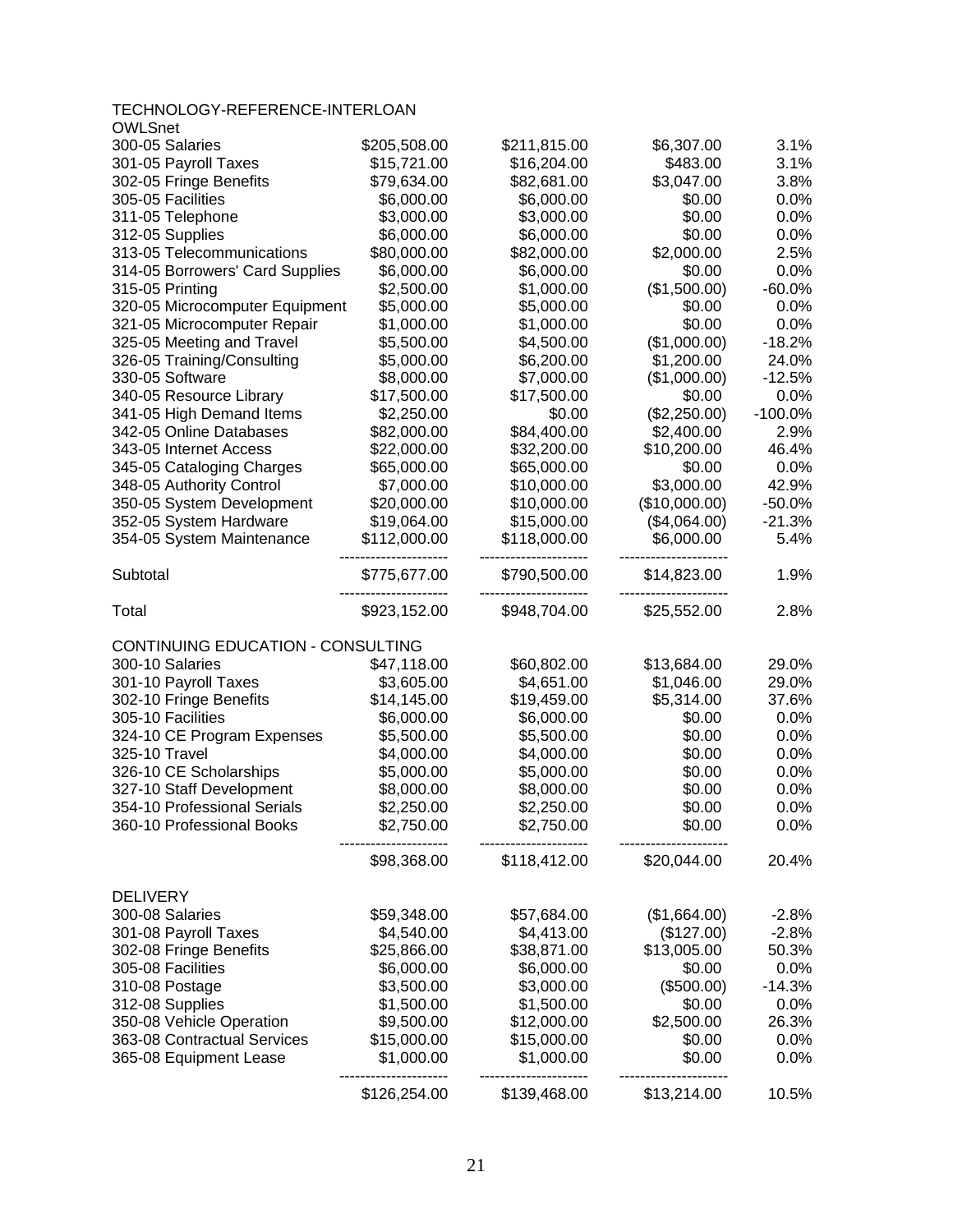| SPECIAL USER SERVICES          |                |                |              |          |
|--------------------------------|----------------|----------------|--------------|----------|
| 300-13 Salaries                | \$11,918.00    | \$10,464.00    | (\$1,454.00) | $-12.2%$ |
| 301-13 Payroll Taxes           | \$912.00       | \$800.00       | (\$112.00)   | $-12.3%$ |
| 302-13 Fringe Benefits         | \$4,178.00     | \$3,559.00     | (\$619.00)   | $-14.8%$ |
| 338-13 Literacy Support        | \$6,000.00     | \$6,000.00     | \$0.00       | 0.0%     |
| 339-13 Materials               | \$3,500.00     | \$3,500.00     | \$0.00       | 0.0%     |
|                                | \$26,508.00    | \$24,323.00    | (\$2,185.00) | $-8.2%$  |
| PUBLIC INFORMATION - PROMOTION |                |                |              |          |
| 300-15 Salaries                | \$27,178.00    | \$26,172.00    | (\$1,006.00) | $-3.7%$  |
| 301-15 Payroll Taxes           | \$2,079.00     | \$2,002.00     | (\$77.00)    | $-3.7%$  |
| 302-15 Fringe Benefits         | \$5,933.00     | \$5,682.00     | (\$251.00)   | $-4.2%$  |
| 305-15 Facilities              | \$6,000.00     | \$6,000.00     | \$0.00       | 0.0%     |
| 312-15 Supplies                | \$14,000.00    | \$15,000.00    | \$1,000.00   | 7.1%     |
| 320-15 Equipment               | \$4,500.00     | \$4,500.00     | \$0.00       | 0.0%     |
| 321-15 Equipment Repair        | \$3,500.00     | \$3,500.00     | \$0.00       | 0.0%     |
| 326-15 Program Grants          | \$0.00         | \$0.00         | \$0.00       |          |
| 354-15 Special Promotions      | \$4,000.00     | \$3,000.00     | (\$1,000.00) | $-25.0%$ |
| 364-15 Commercial Work         | \$7,500.00     | \$7,500.00     | \$0.00       | 0.0%     |
|                                | \$74,690.00    | \$73,356.00    | (\$1,334.00) | $-1.8%$  |
| YOUTH SERVICES                 |                |                |              |          |
| 300-06 Salaries                | \$29,905.00    | \$28,966.00    | (\$939.00)   | $-3.1%$  |
| 301-06 Payroll Taxes           | \$2,288.00     | \$2,216.00     | (\$72.00)    | $-3.1%$  |
| 302-06 Fringe Benefits         | \$6,163.00     | \$5,909.00     | (\$254.00)   | $-4.1%$  |
| 312-06 Supplies                | \$1,000.00     | \$1,000.00     | \$0.00       | 0.0%     |
| 326-06 SLP Program Grants      | \$6,500.00     | \$6,500.00     | \$0.00       | 0.0%     |
| 340-07 Big Books Collection    | \$500.00       | \$500.00       | \$0.00       | 0.0%     |
| 354-06 Special Promotions      | \$0.00         | \$0.00         | \$0.00       |          |
| 378-06 Youth Services Liaison  | \$0.00         | \$0.00         | \$0.00       |          |
|                                | \$46,356.00    | \$45,091.00    | (\$1,265.00) | $-2.7%$  |
| <b>ACCESS PAYMENTS</b>         |                |                |              |          |
| <b>County Service</b>          |                |                |              |          |
| 400-22 Appleton                | \$602,310.00   | \$606,827.00   | \$4,517.00   | 0.7%     |
| 405-22 Black Creek             | \$41,759.00    | \$47,354.00    | \$5,595.00   | 13.4%    |
| 410-22 Clintonville            | \$110,935.00   | \$109,839.00   | (\$1,096.00) | $-1.0%$  |
| 415-22 Fremont                 | \$18,647.00    | \$18,647.00    | \$0.00       | 0.0%     |
| 420-22 Hortonville             | \$38,474.00    | \$46,638.00    | \$8,164.00   | 21.2%    |
| 425-22 lola                    | \$48,464.00    | \$53,698.00    | \$5,234.00   | 10.8%    |
| 430-22 Kaukauna                | \$68,568.00    | \$69,315.00    | \$747.00     | 1.1%     |
| 435-22 Kimberly-Little Chute   | \$114,087.00   | \$130,340.00   | \$16,253.00  | 14.2%    |
| 440-22 Manawa                  | \$49,151.00    | \$51,149.00    | \$1,998.00   | 4.1%     |
| 445-22 Marion                  | \$22,033.00    | \$15,896.00    | (\$6,137.00) | $-27.9%$ |
| 450-22 New London              | \$147,143.00   | \$147,143.00   | \$0.00       | 0.0%     |
| 455-22 Scandinavia             | \$9,443.00     | \$9,443.00     | \$0.00       | 0.0%     |
| 460-22 Seymour                 | \$56,239.00    | \$56,661.00    | \$422.00     | 0.8%     |
| 465-22 Shiocton                | \$16,242.00    | \$16,364.00    | \$122.00     | 0.8%     |
| 470-22 Waupaca                 | \$242,900.00   | \$260,773.00   | \$17,873.00  | 7.4%     |
| 475-22 Weyauwega               | \$38,444.00    | \$38,444.00    | \$0.00       | 0.0%     |
| 480-22 Oneida                  | \$31,786.00    | \$26,726.00    | (\$5,060.00) | $-15.9%$ |
| Subtotal                       | \$1,656,625.00 | \$1,705,257.00 | \$48,632.00  | 2.9%     |